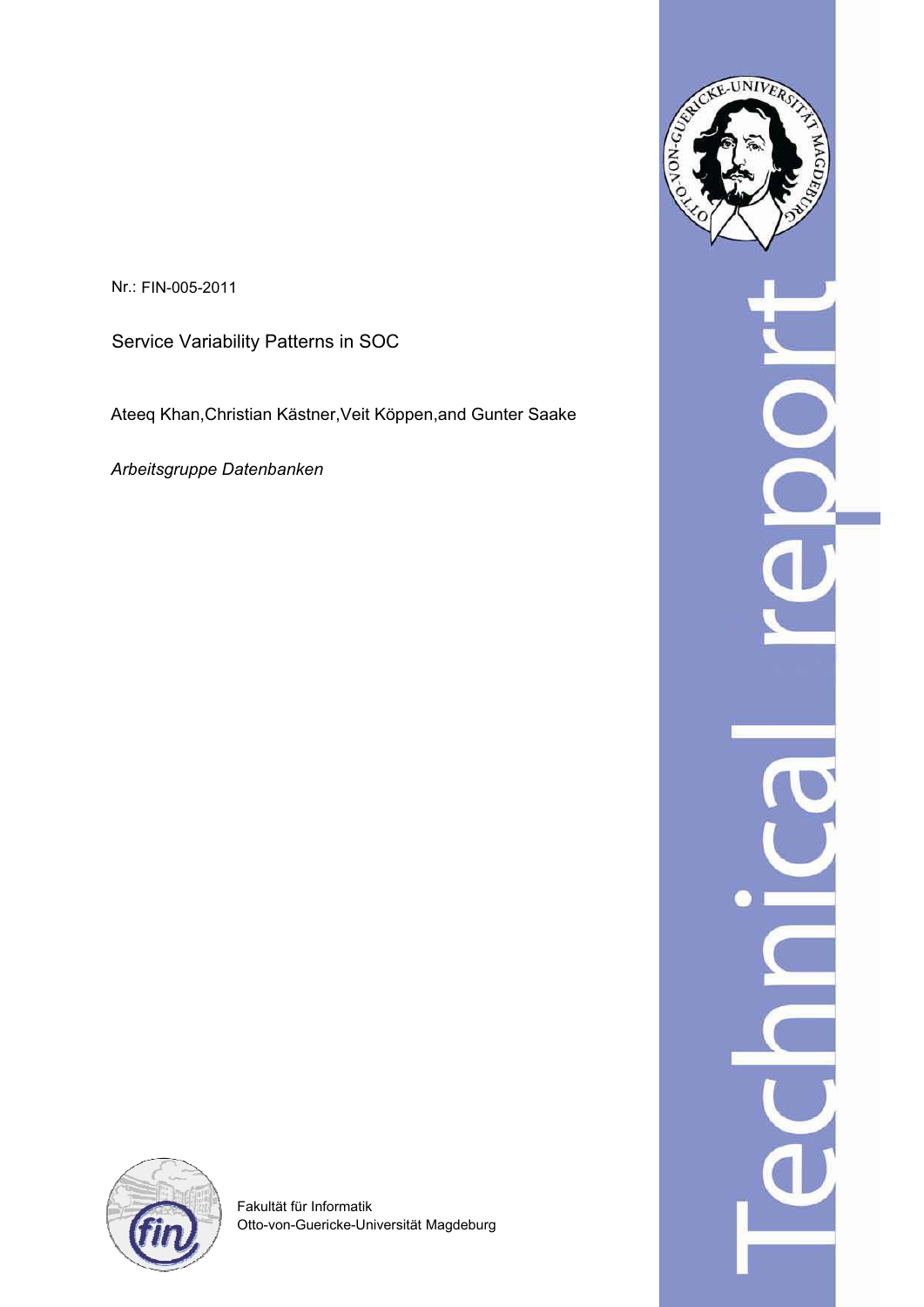Nr.: FIN-005-2011

Service Variability Patterns in SOC

Ateeq Khan,Christian Kästner,Veit Köppen,and Gunter Saake

*Arbeitsgruppe Datenbanken*

Technical report (Internet) Elektronische Zeitschriftenreihe der Fakultät für Informatik der Otto-von-Guericke-Universität Magdeburg ISSN 1869-5078



Fakultät für Informatik Otto-von-Guericke-Universität Magdeburg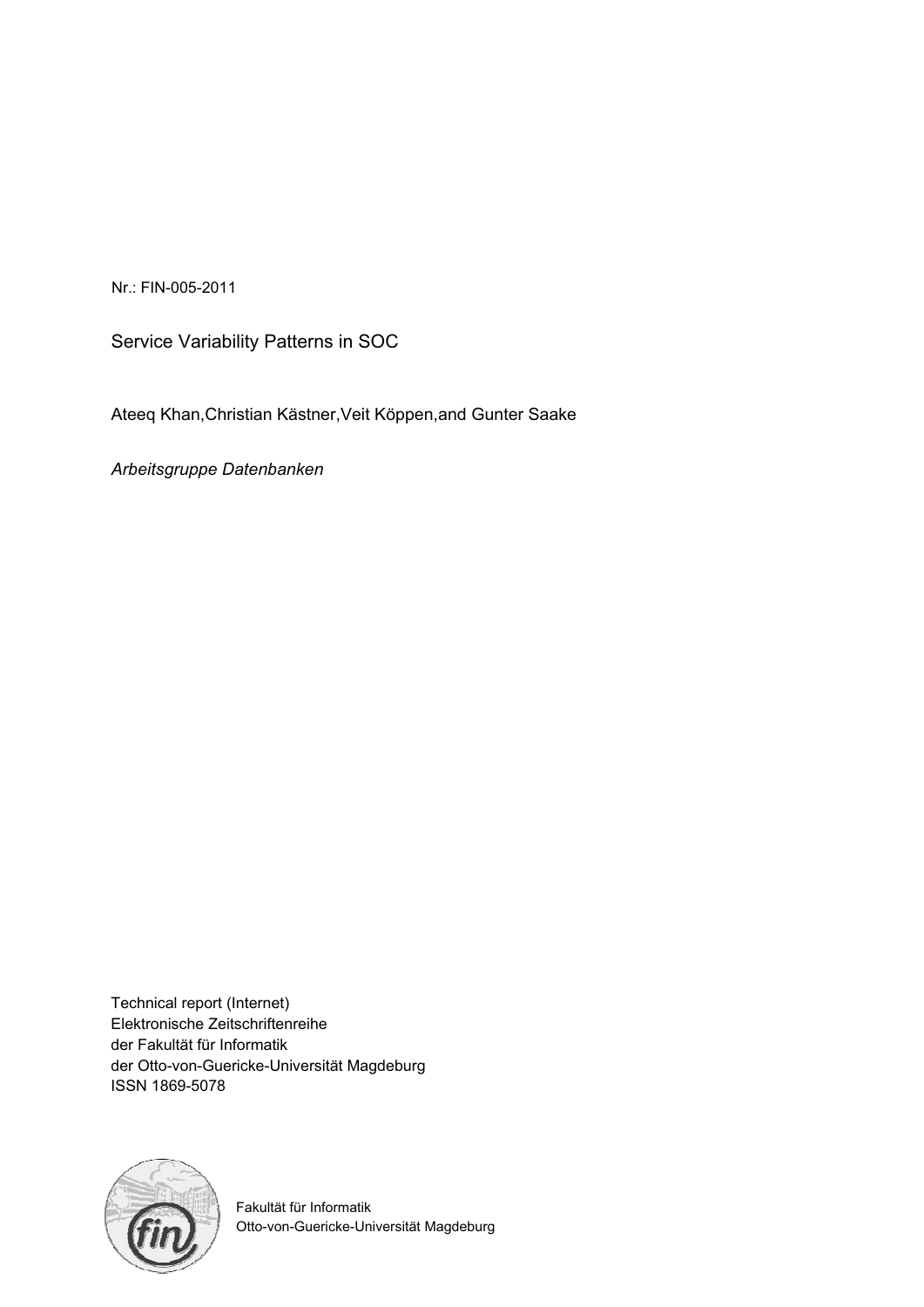#### **Impressum** (§ 5 TMG)

*Herausgeber:*  Otto-von-Guericke-Universität Magdeburg Fakultät für Informatik Der Dekan

*Verantwortlich für diese Ausgabe:*  Otto-von-Guericke-Universität Magdeburg Fakultät für Informatik Postfach 4120 39016 Magdeburg E-Mail: ateeq.khan@ovgu.de Ateeq Khan

http://www.cs.uni-magdeburg.de/Technical\_reports.html

Technical report (Internet) ISSN 1869-5078

*Redaktionsschluss*: 04.05.2011

*Bezug:* Otto-von-Guericke-Universität Magdeburg Fakultät für Informatik Dekanat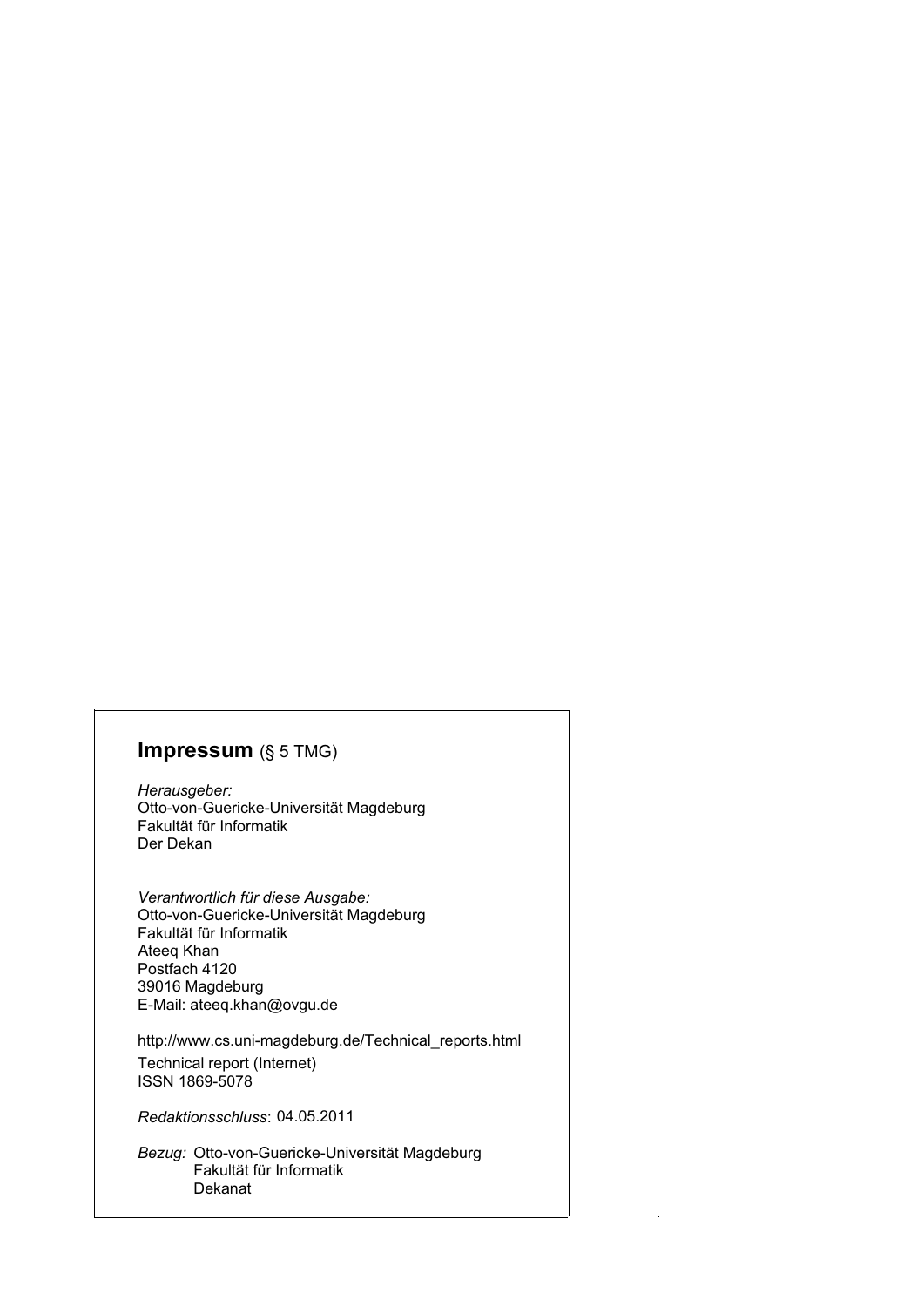# Service Variability Patterns in SOC

Ateeq Khan, Christian Kästner, Veit Köppen, Gunter Saake ateeq.khan@ovgu.de christian.kaestner@uni-marburg.de veit.koeppen@ovgu.de gunter.saake@ovgu.de

Technical Report



Department of Technical and Business Information Systems, Faculty of Computer Science, Otto-von-Guericke University, Magdeburg, Germany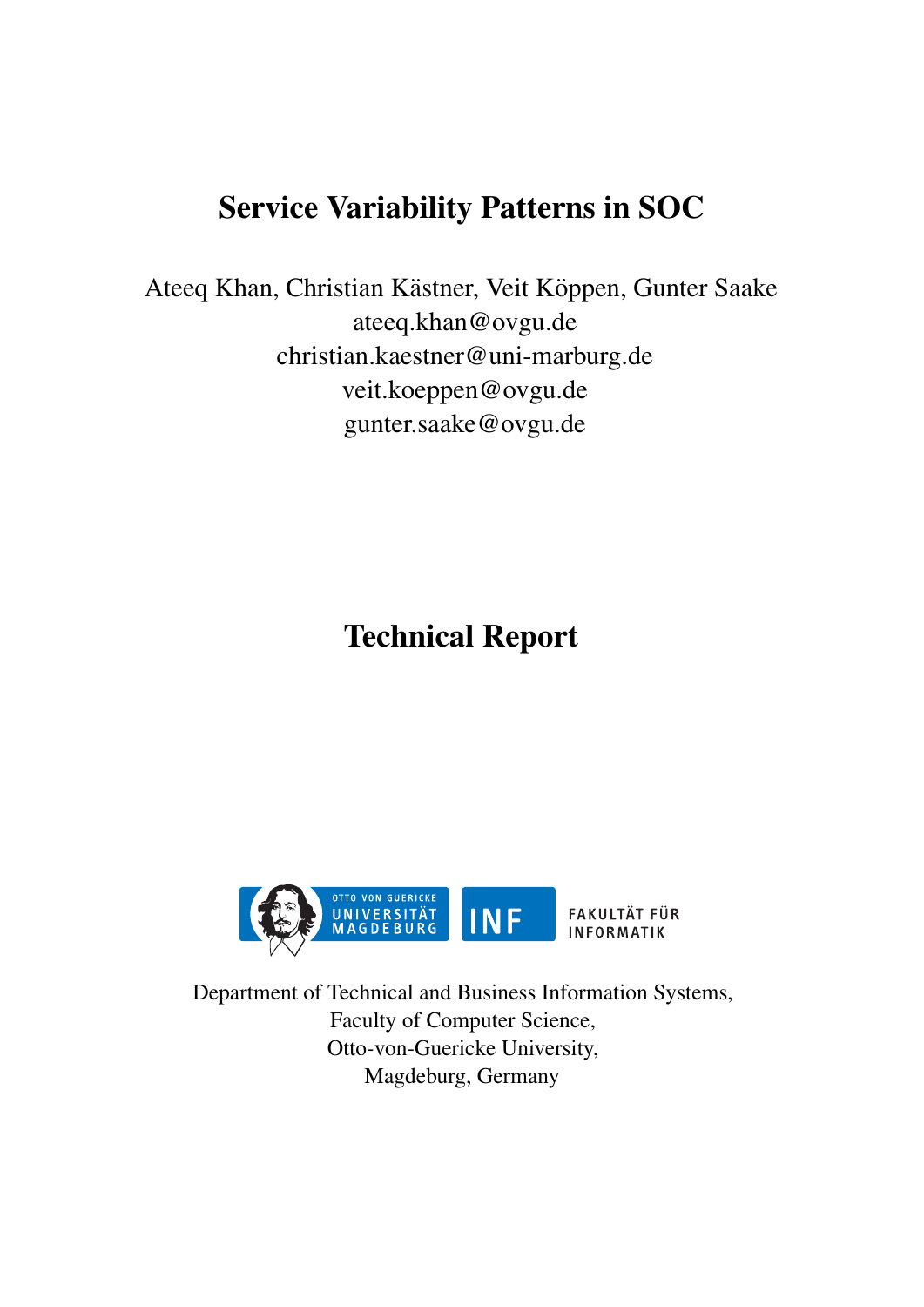## Service Variability Patterns in SOC

Ateeq Khan<sup>1</sup>, Christian Kästner<sup>2</sup>, Veit Köppen<sup>1</sup>, Gunter Saake<sup>1</sup>

#### Abstract

Service-oriented computing (SOC) increases flexibility of IT systems and helps enterprises to meet their changing needs. Different methods address changing requirements in service-oriented environment. Many solutions exist to address variability, however, each solution is tailored to a specific problem, e.g. at one specific layer in SOC. We survey variability mechanisms from literature and summarize solutions, consequences, and possible combinations in a pattern catalogue. Based on the pattern catalogue, we compare different variability patterns and combinations of patterns. Our catalogue helps to choose an appropriate technique for the variability problem at hand and illustrates its consequences in SOC.

<sup>1</sup>University of Magdeburg, Germany

<sup>&</sup>lt;sup>2</sup>Philipps Universität Marburg, Germany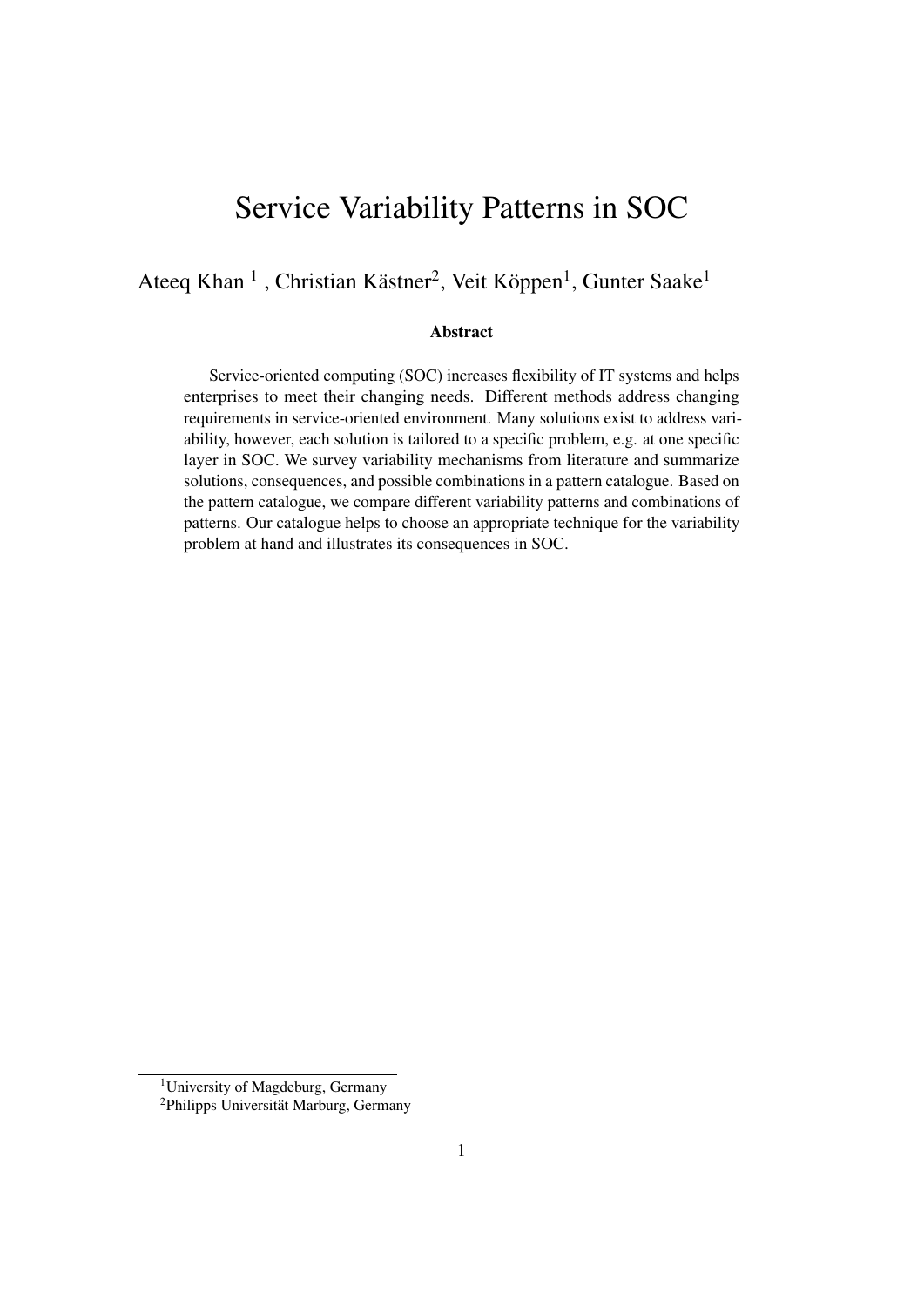# **Contents**

|     | 5                                                                                                                            |
|-----|------------------------------------------------------------------------------------------------------------------------------|
|     | 6                                                                                                                            |
| 2.1 | 7                                                                                                                            |
| 2.2 | 9                                                                                                                            |
| 2.3 |                                                                                                                              |
| 2.4 |                                                                                                                              |
| 2.5 |                                                                                                                              |
| 2.6 |                                                                                                                              |
|     | 18                                                                                                                           |
|     | 21                                                                                                                           |
|     | 1 Introduction<br>2 Variability Patterns in SOC<br><b>Patterns Comparison and Combinations</b><br><b>Summary and Outlook</b> |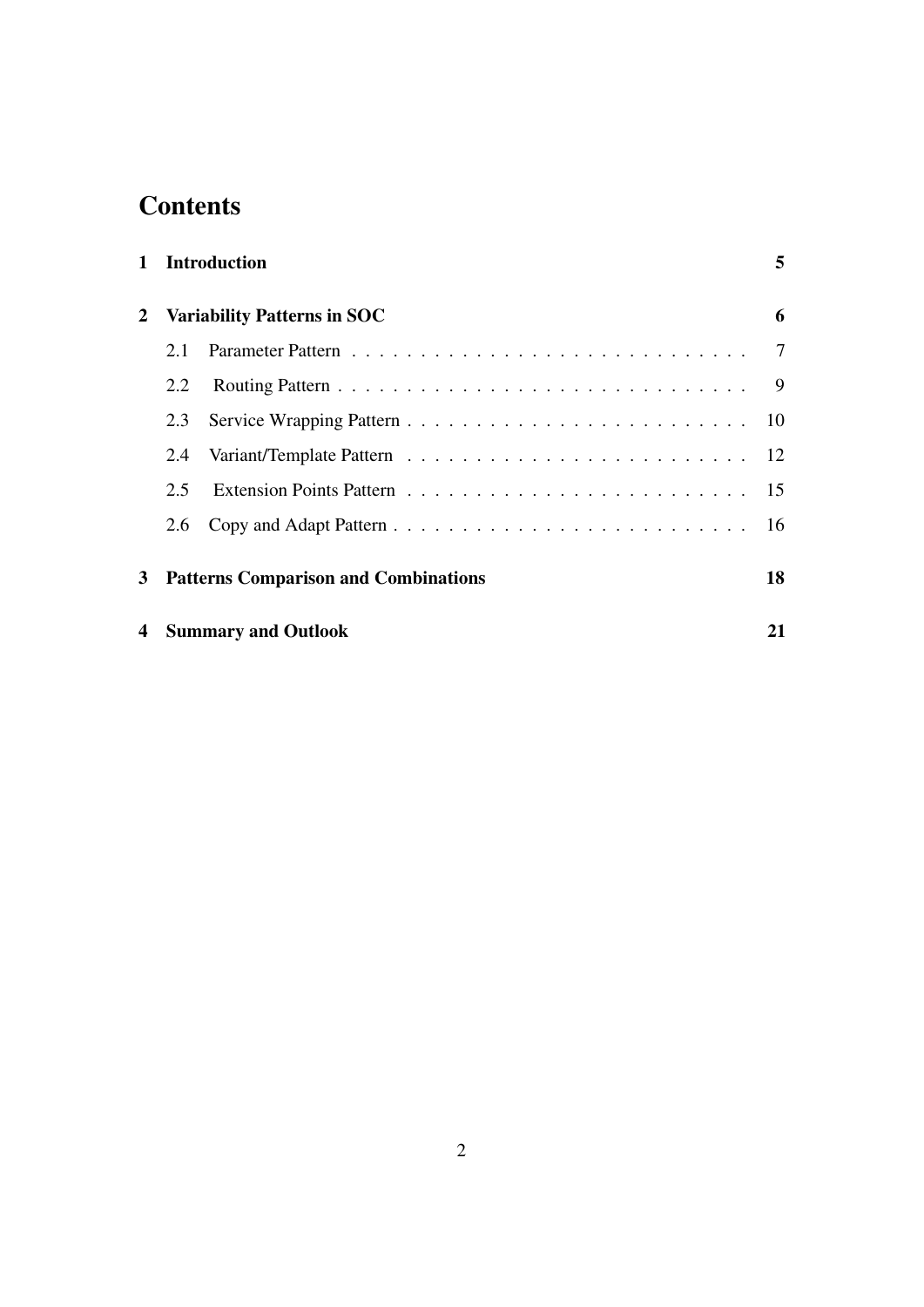# List of Figures

| $\overline{2}$ |  |
|----------------|--|
|                |  |
|                |  |
| 5 <sup>7</sup> |  |
|                |  |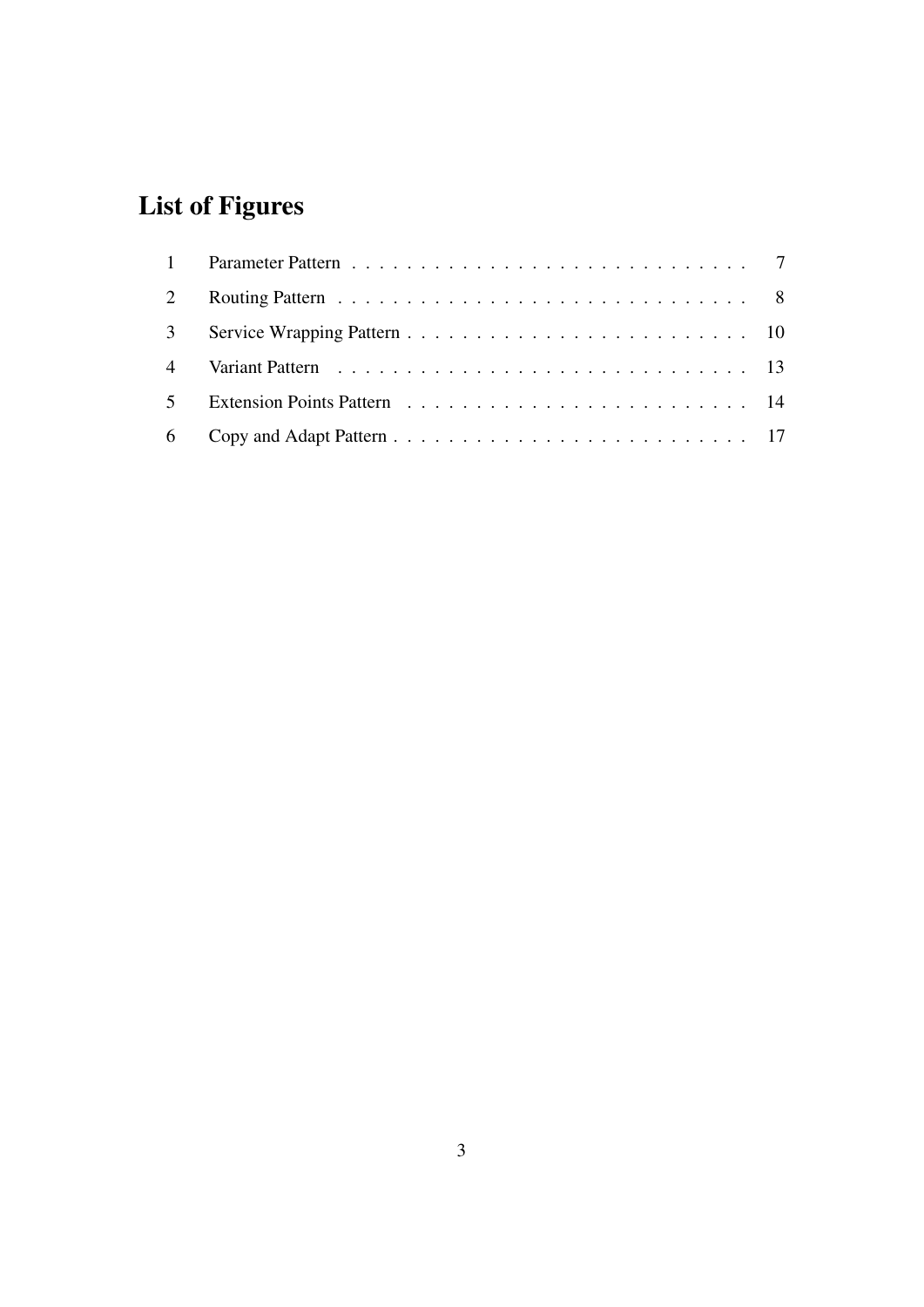# List of Tables

| 2 Implementation Techniques for Patterns 20 |  |
|---------------------------------------------|--|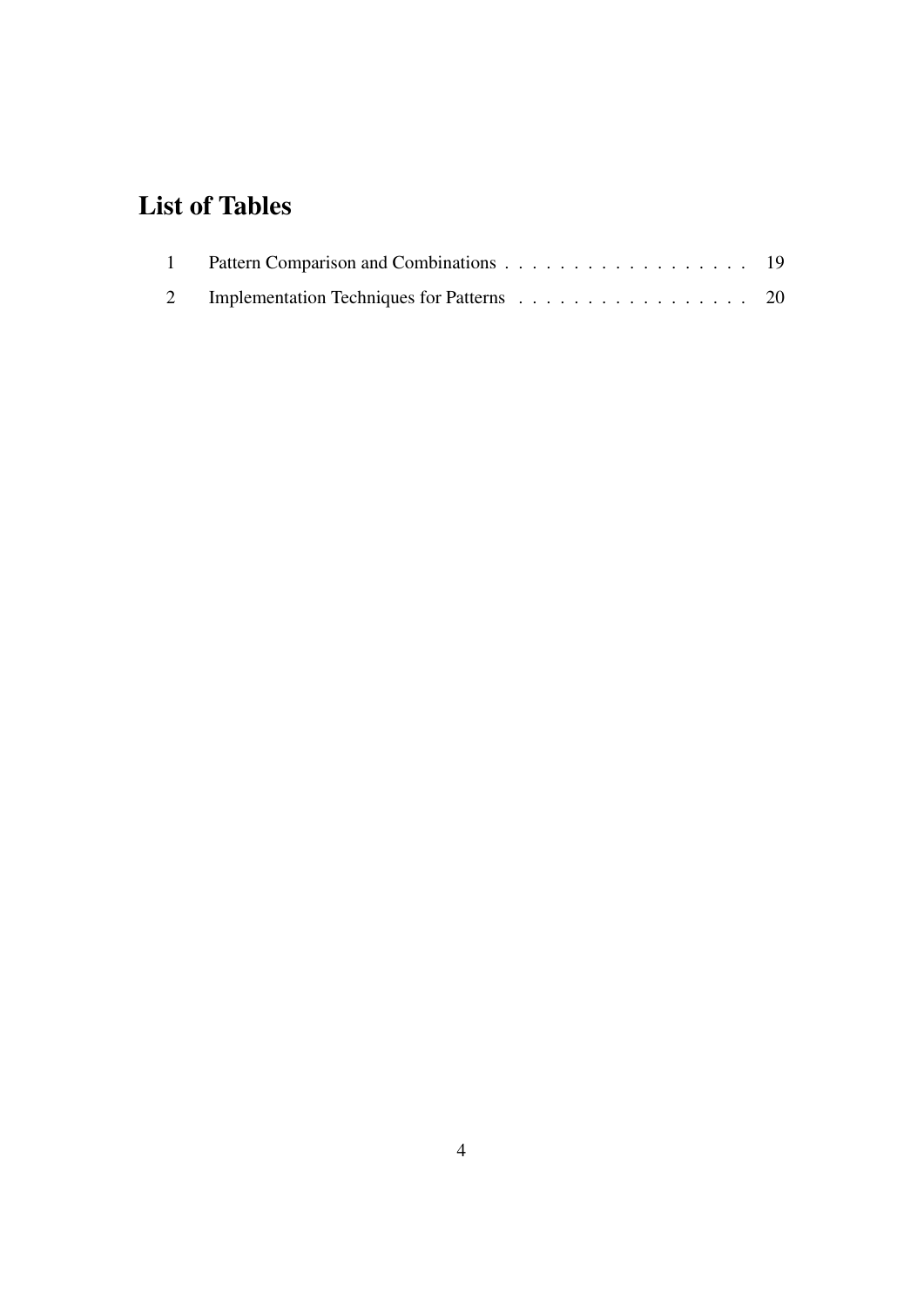## 1 Introduction

Service-Oriented Computing (SOC) is a paradigm to create information systems and provides flexibility, interoperability, cost effectiveness, and higher quality characteristics [1,2]. The trend of service-usage is increasing in enterprise to support processes [3,4].

Software as a Service (SaaS) is a mechanism to deliver software, hosted as services over the internet to consumers when required [5–7]. Service consumers use available services to perform their business operations, however, they also look to better align their business processes with more flexible services (using customization and preferences). Different factors effect this aim of better alignment between services and business operations. Here, we name few factors, e.g. different functional and non-functional requirements, technology differences (e.g. network in case of slow networks and platform differences), limited processing of the data on specific devices, and storage capacity of results.

However, even in the flexible world of services, *variability* is paramount at all layers. Variability is the ability of a system to extend functionality, modify, customize or configure the system according to requirements [8]. We do not want to provide the same service to all consumers but need to provide customized variants. Consumers want to fine tune services according to their needs and will get a unique behaviour, which is tailored (personalized) for their requirements. Fine-tuning depends on available *features* of the services, where a feature is a domain-abstraction used to describe commonalities and differences [9].

However, variability approaches in SOC are ad-hoc. Many solutions exist; however, each one is tailored and aimed for a specific problem or at a specific layer. Some approaches use simple mechanisms for variability, such as, using if-else structure implementations for variability in services. Others try to prevent bloated results of putting all variability into one service (which also violates the service principle that each service should be an atomic unit to perform a specific task) with various strategies, such as frameworks ( [10–12]) and languages-based approaches ( [13–15]). A single and perfectfor-all solution does not exist in variability. Such a solution is also unrealistic, due to very different requirements and technologies at different layers. Still, we believe that there are common patterns, and developers do not need to rule out inefficient solutions and reinvent better solutions again and again.

We contribute a catalogue of common variability pattern, designed to help developers to choose a technique for specific variability needs. We survey the literature and abstract from reoccurring problems and individual implementation strategies and layers. We summarize our results in six common patterns for variability in the SOC domain (in general many patterns are even transferable to other domains). The patterns describe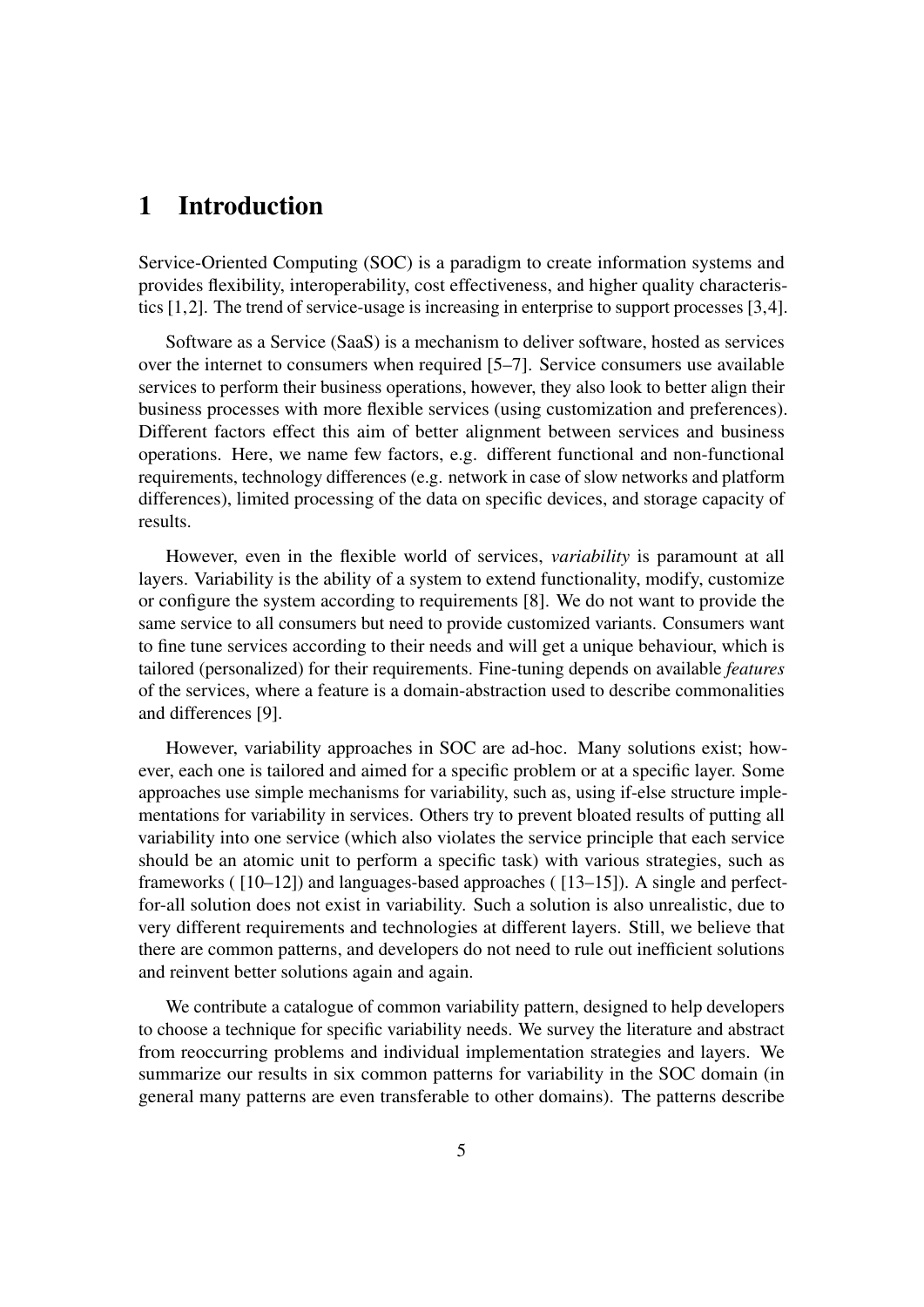the problem and the solution strategy including its trade-offs and general enough to allow different implementation strategies at different SOC layers, but also concrete enough to guide a specific implementation. To help developers decide for the appropriate solution to a variability problem at hand, we discuss trade-offs, limitations and possible combinations of different patterns. To aid understanding, we discuss example scenarios of each pattern with their consequences.

The structure of the report is as follows. Section 2 presents variability patterns in SOC. In Section 3, we evaluate and discuss the combination of patterns. At the end, we provide summary of the paper and presents future work in Section 4.

## 2 Variability Patterns in SOC

Patterns are used to describe knowledge. Software engineers share their knowledge (and reuse) using design patterns for recurring problems. Patterns are used as guidelines to solve problems. To motivate the context, an example pattern (from [16]) is "Different Chairs" consisting a conflict and resolution. In this pattern, problem is different people prefer different chairs. Suggested solution of the problem is to offer variety of chairs with different properties, e.g. soft, hard, different sizes and materials, so people can choose what they need.

We use the pattern template by Gamma et al. [17] with modification to describe our patterns in SOC domain. Our pattern structure is simple and consists of a pattern name, motivation of the pattern or recurring problem, pattern application, examples, implementation technique or solution for the pattern, and consequences of the pattern.

In our pattern catalogue, we have some general patterns for variability, which can be used in various situations. We discuss some implementation techniques in our patterns (summarized in Table 2). Discussion of all implementation techniques for each pattern is out of scope of this paper. For simplicity, we only give few techniques and examples. In contrast to related pattern catalogues [8, 18, 19], which are focused on product lines, we focus on the SOC domain. We use examples from a sports SaaS application, which are used to manage a sports club. The sports application contains different services to display the matches' results, managing players and members. The sports application can be used for different sports domains by using variability approaches.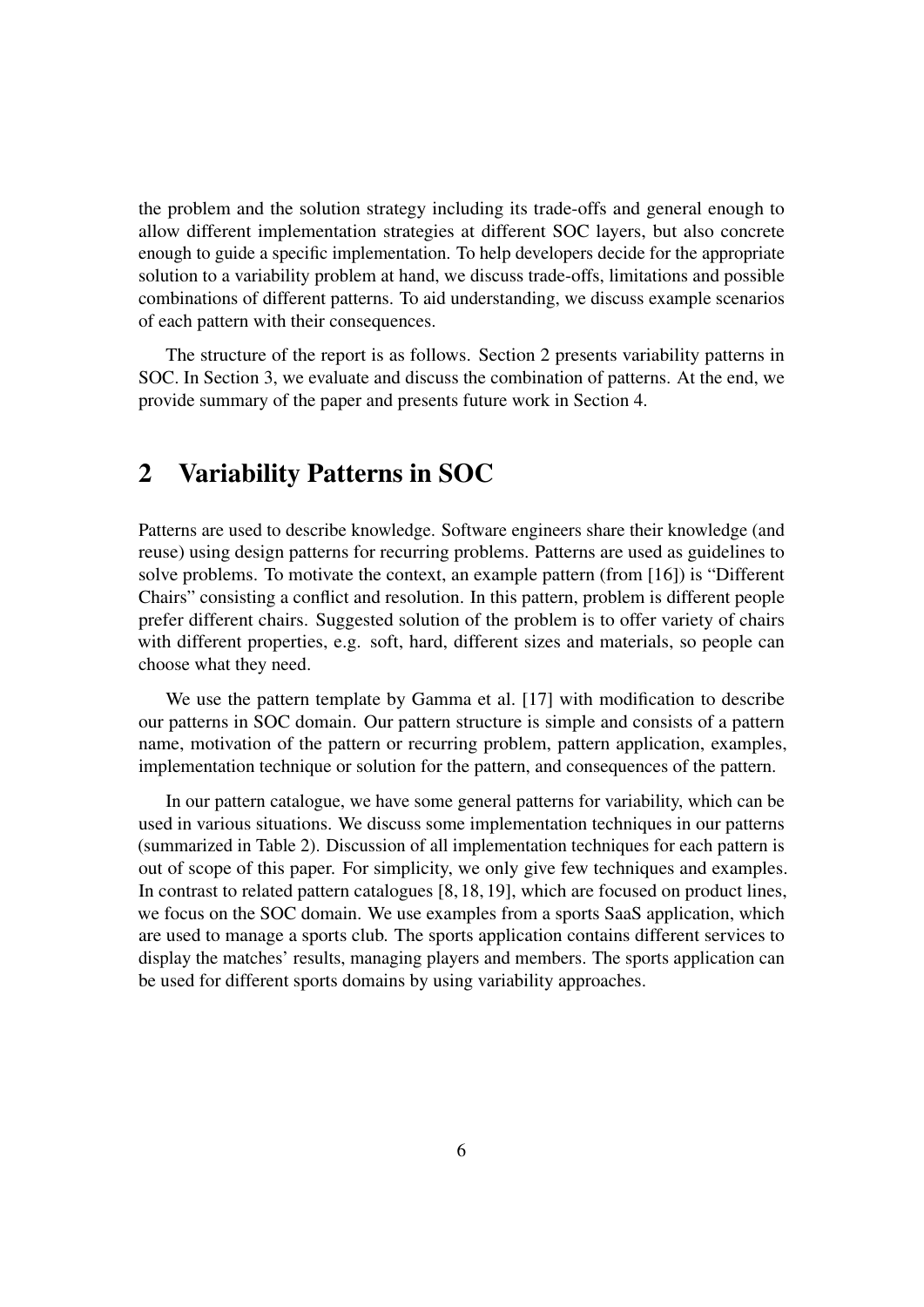

Figure 1: Parameter Pattern

#### 2.1 Parameter Pattern

Motivation: Service providers offer different implementations of a service and selection of services are based on the different values of parameters. Service consumers have different kinds of preferences for a service or need a specific behaviour from services. Application: This is a simple and widely used pattern. This pattern provides variability solutions based on parameters. Service providers offer variability depending on parameters (depicted in Figure 1) e.g. who is calling the service (consumer id). Access to specific services is decided using this pattern. Service providers plan for variability at design time and this result in variability for a consumer at runtime. Parameters and consumer specific configurations may be bundled together and stored. There are different options to store the configuration of the consumers, mostly stored at the service provider side (although, storage does not have an impact, e.g. at the consumer side or at the service provider side). When a consumer accesses the service, consumer specific configuration is accessed for variability and unique behaviour. For detailed consumer specific modification, configuration files or data are used, to store consumer modifications, e.g. user-interface preferences, domain specific extensions (for bank, health, sports domain, and insurances), or data attributes preferences (e.g. in case of adding or removing database fields). We can also use this pattern for GUI builder for user-interface modification. For workflows, specific workflows, configuration data, or formats can be stored for each consumer separately.

Example: We can use the parameter pattern for sorting, rendering, or for different layouts in a sports service scenario, e.g. offering text commentary of a match based on the consumer language or changing scoring fields for different sports domain. Locale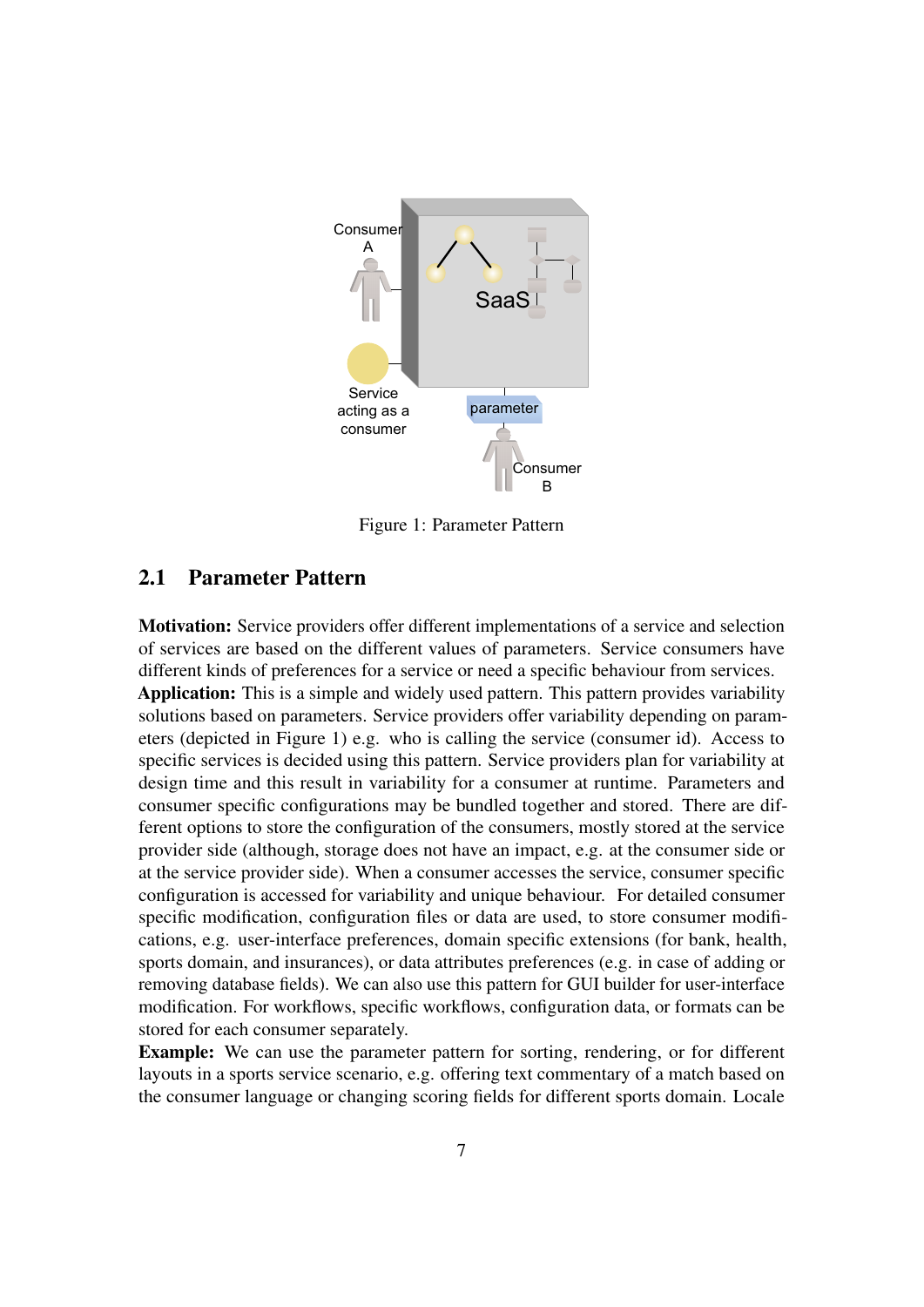

Figure 2: Routing Pattern

settings can also be stored and loaded based on parameters.

Solution: We can store consumer specific settings and parameters as configuration files, e.g. as XML files or stored in a database for each consumer. Parameter storage is also not necessary; a possible extension is passing all required parameters every time when a consumer accesses the SaaS application. There are two types of data associated with this pattern, one is configuration specific data (values configured by consumers for customization), and other is application specific data for each consumer (contain database, values, and users). To present different configuration options, an interface or Integrated Development Environment (IDE) can be used. Instead of presenting all parameters to user, only configuration parameters are presented, and a developer or consumer can configure the attributes from specific behaviour. Configuration data is usually small and less updated as compared to application specific data. For general needs or requirements, configuration data for each consumer can be stored as key-value pair, e.g. consumer id and configuration values (for user-interface favourite colour, selected endpoint, or fields to display).

Consequences: This pattern provides an easy approach to provide variability from the same source code by storing and accessing consumer-specific behaviour based on parameters. Services are selected based on attribute values. Such approach is simple to program and does not require a lot of expertise. This pattern provides flexibility but consumer can choose only from the provided set. Management will be an issue in larger scenarios if parameter conditions are scattered within the code.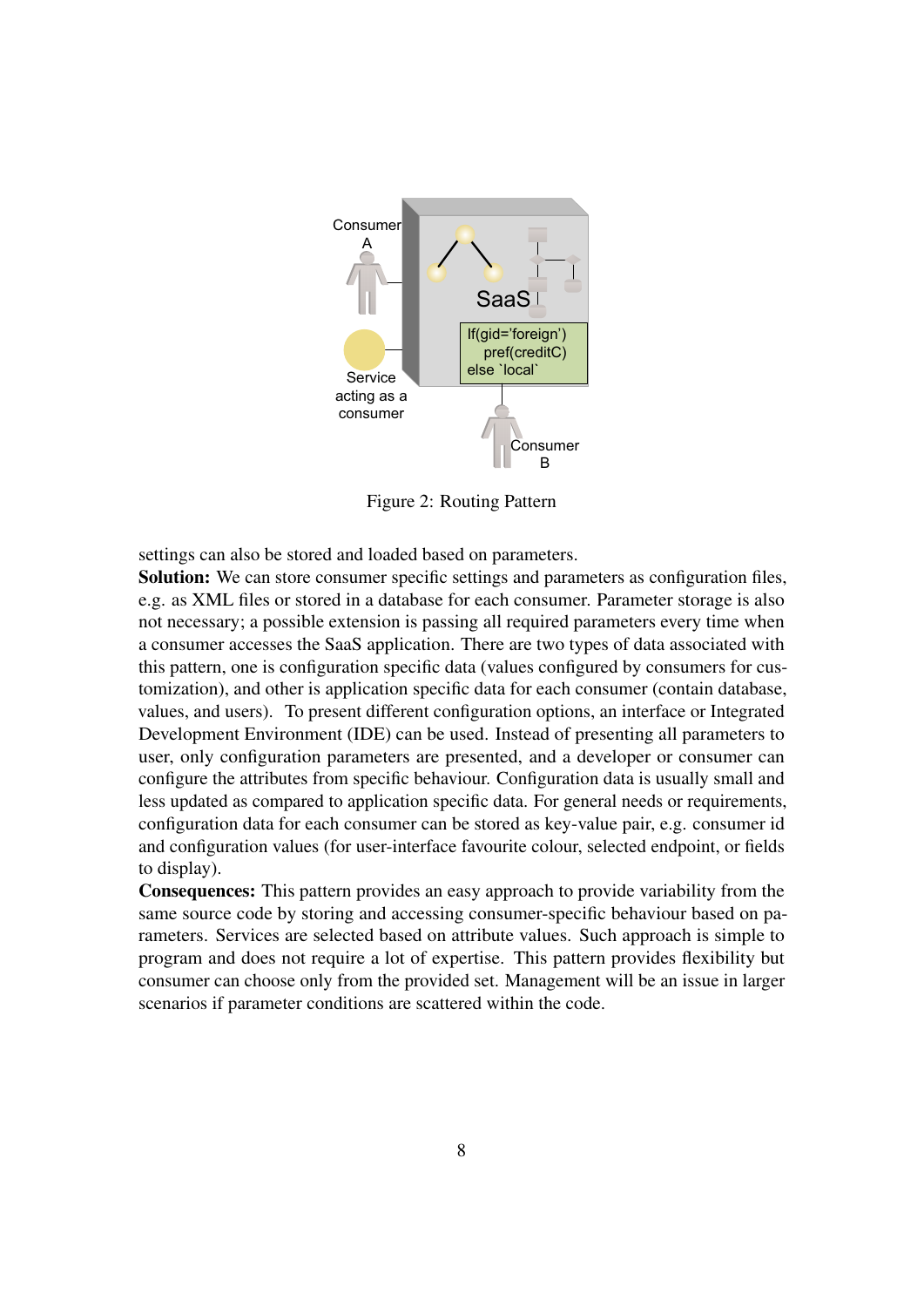#### 2.2 Routing Pattern

Motivation: Even if requirements are same between two consumers, business rules can vary between them. Consumers want to change the business rules such that they follow a specific behaviour. This pattern routes the request based on the rules or consumers requirements.

Application: We can use this pattern for routing requests to different targets, selection of services, changing application behaviour using rules or based on consumer description. Changes can be made at runtime. Flexibility is provided by consumers, providers or by both depending on the scenario and used at different layers. Service providers offer consumers to change the business rules of an application. Rules are used to handle complex scenarios and different conditions. Such conditions are due to user preferences. Meta rules or algorithms can be used to choose which rule has to be executed. Service providers can also allow to use specific operators, e.g. allowing consumers to add ifelse branches in the business rules (shown in Figure 2) to control the business logic or using logical operators. Logical operators can also be source of variability, e.g. some consumers may use simple operators and others prefer or require more flexible rules for business logic. We can use this pattern to include/exclude complex service scenarios or to handle exceptions or different scenarios. A considerable amount of literature discusses routing or business rules for adaptation and variability [3, 20]. A consumer can also introduce new business logic in the form of business rules. This pattern is similar to the facade or proxy pattern, discussed in [17] and can be used for the above mentioned functionality.

Example: In our sports system, members pay club membership fees. For payments different options, or routing of services are possible, e.g. local members pay using credit card, bank transfer or both, and foreign members can only pay using credit card.

Solution: Different solutions for implementation do exist for routing. These approaches range from simple if-else statements to complex Aspect-Oriented Programming (AOP) based approaches [20]. Message interception is also be used for routing. We intercept and analyse message to add user-specific behaviour. Different techniques are used to intercept message. Weaving terminology is used for intercepted messages in AOP. Rahman et al. [20] use an AOP-based approach to apply business rules on the intercepted message in SOA domain.

A web service request is intercepted, policy rules are applied on the request, and then it is forwarded to original web service. SOAP header or body are used to carry additional information or enhancements. WS-Addressing [21] uses the SOAP header for additional information. WS-Security [22] uses SOAP header and SOAP body to carry additional security information [4]. Routing can be done by analysing SOAP header or SOAP body and request is routed accordingly. An example scenario is offering different service features from the same service to consumers (e.g. one consumer paying more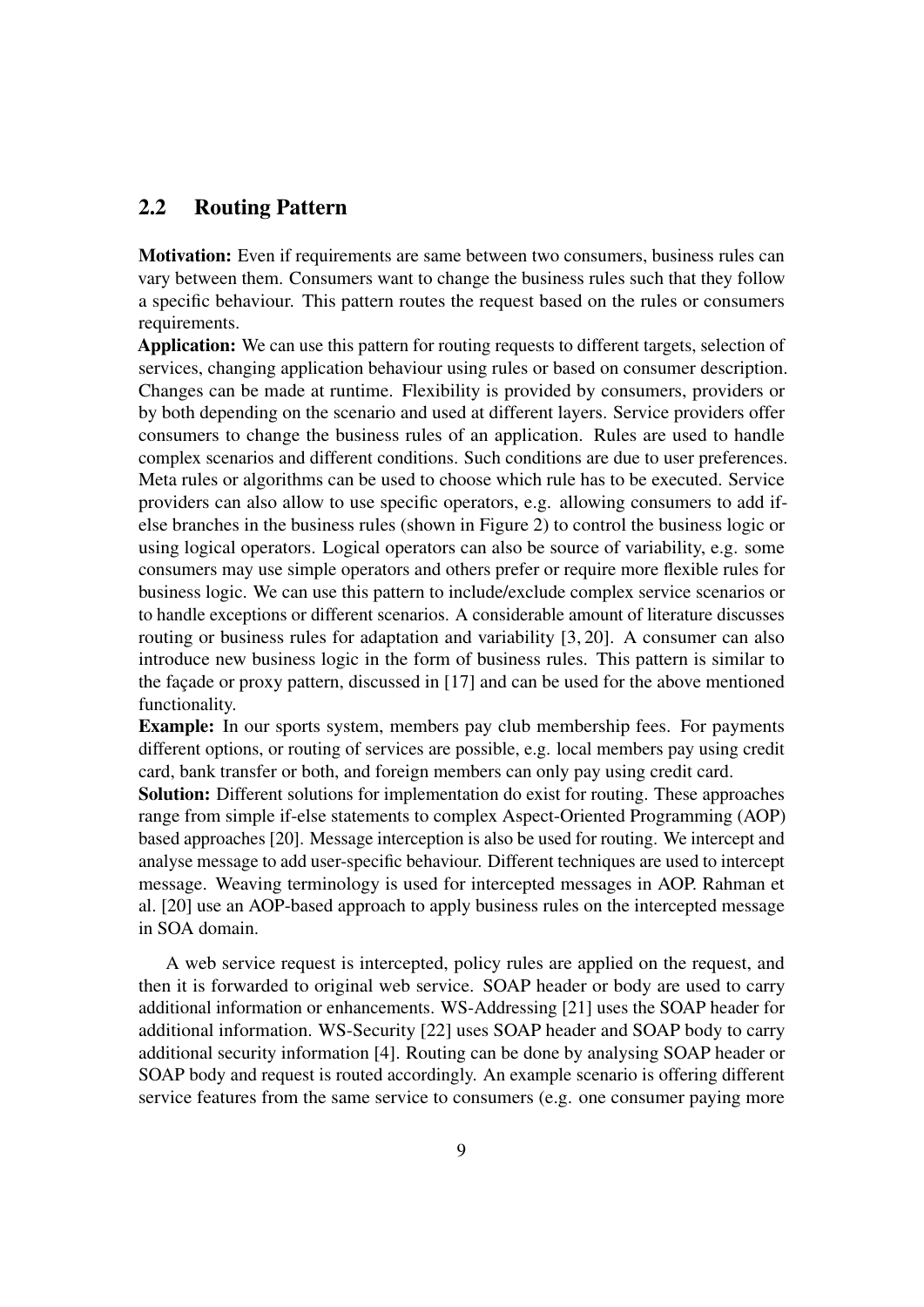

Figure 3: Service Wrapping Pattern

and other paying less or using it for free based on routing rules).

Consequences: Routing allows consumers to use application which suits to their requirements. It also allows to separate business logic from service implementation (for easy modification in rules at runtime). It is also easy to change routing rules and only few changes are necessary. Consumers influence the application behaviour by changing rules.

Adding new business rules or logical operators may add unnecessary loop in an application or inconsistency in application. Validation rules or validators are applied before adding an if-else or branching rule [6, 23]. Higher complexity of involved services may lead to inconsistency in application due to rules. Algorithms for validation [24] can also be used to find inconsistent or contradictory rules. Scalability is also an issue for complex applications, routing rules or if-else structures may increase in size and their management become difficult. Routing pattern may introduce single point of failure or decrease in performance in a scenario.

#### 2.3 Service Wrapping Pattern

**Motivation:** We use this pattern when service is incompatible to use (due to technical or business issue) or provider want to add/hide functionality in services. So, modification is required to use the service in a scenario.

Application: We can use this pattern (as depicted in Figure 3) for the wide variety of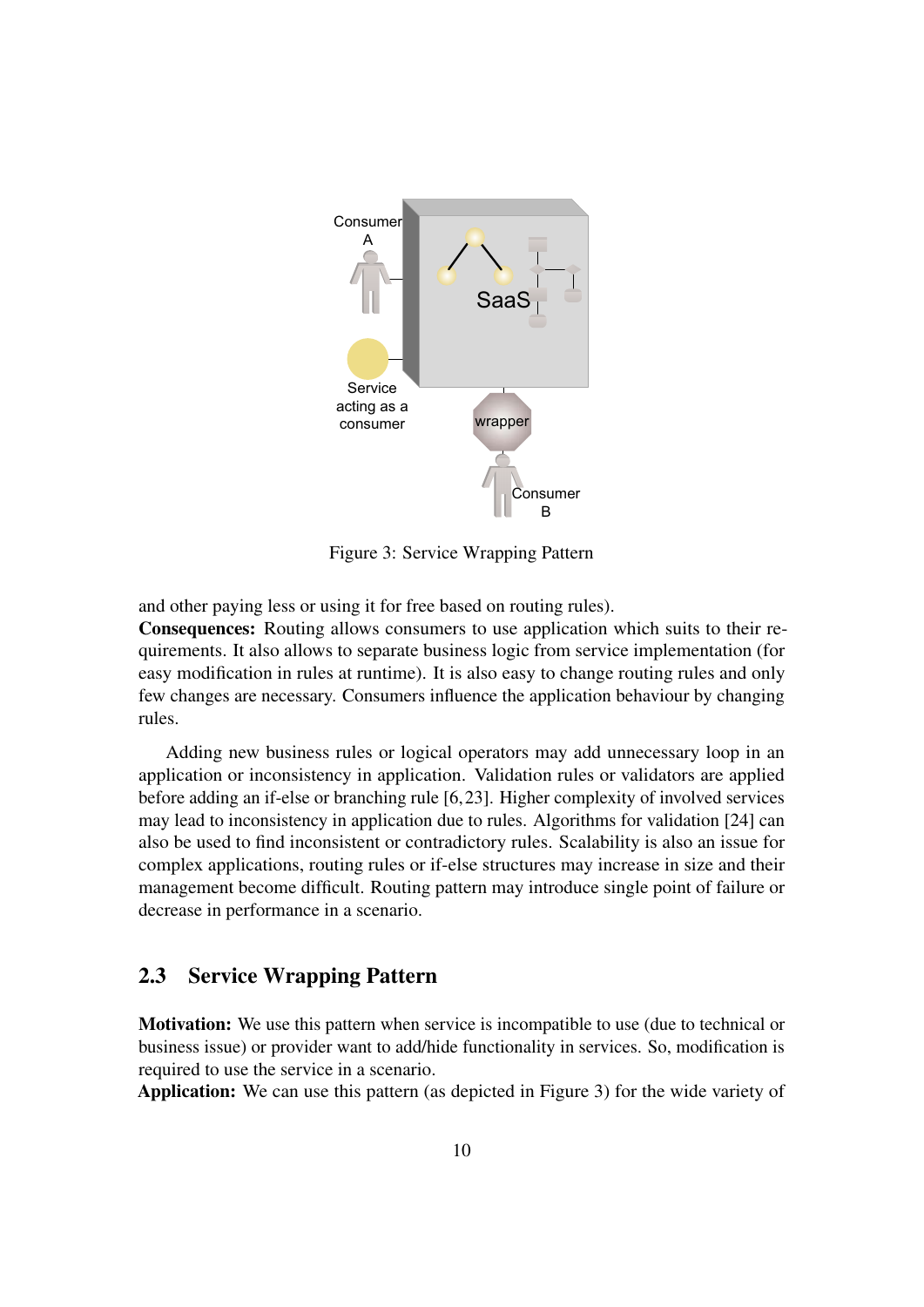changes, e.g. from technical perspective interface mismatch, message or data transformation, protocols transformation, or for business modifications (content modification). This pattern helps to delegate, modify or extend the functionality for consumers [18, 25, 26]. Service wrapping can be used to modify existing services and to resolve incompatibilities between services or service interfaces. Services are wrapped and arranged together so that a service delegates the request to other services or component, which implement the service logic. Service wrapping pattern acts between consumers and providers. Service wrapping can be done on the consumer side, provider side, or between consumer and provider. Composite, decorator, wrapper, proxy, and adaptor patterns [17] are similar patterns in object-oriented software reuse with the service wrapping pattern. We can also use this pattern to offer a group of services (from different providers, platforms, or languages) as a composite service to provide sophisticated functionality. Similarly, we can use this pattern to remove/hide functionalities from the services (e.g. in case of composite service, a consumer requires a single service from a workflow instead of a composite service or changes the flow of services in a composite service).

Consumers use the service through the service interface without knowing whether the service provider adds the functionality or hides it from the consumer. We can also use this pattern to support legacy systems without major modification of existing code of the system and exposing functionality as a service [27–29]. The consumers may want to expose her existing systems (containing majority of functionality and business logic) as a service for other consumers, and restrict the access to private business logic from other consumers. Service wrapping can contain the logic for variability as in case of a central rule manager. We can use this pattern to delegate services requests and acting as a central rule manager to other services. Instead of using central rule manager service, we also use this pattern for aspect oriented programming (AOP) based or message interception techniques to delegate the request to other services for variability.

Mostly, this pattern is useful in a mismatch case. Such mismatch cases are due to communication protocols, data types, message formats, interfaces, or interface parameters. An example of such cases are protocols or data formats that do not match between services, e.g. in case of communication protocols where one service uses synchronous communication and the other uses asynchronous communication. In case of asynchronous communication, a consumer request does not wait for the response at the same time. The consumer performs other tasks, and response can be sent back to consumer later or placed in a queue. In asynchronous communication, a queue can be used to store and read the results by the consumer. In synchronous communication, the consumer calls a service and waits for the response.

Example: Combining different services as a composite service may fulfil the consumer demands. A typical example is notifying a consumer about shipping of a parcel by combining shipping service and email notification service. Therefore, for this scenario, two services are wrapped together as a single composite service. An example from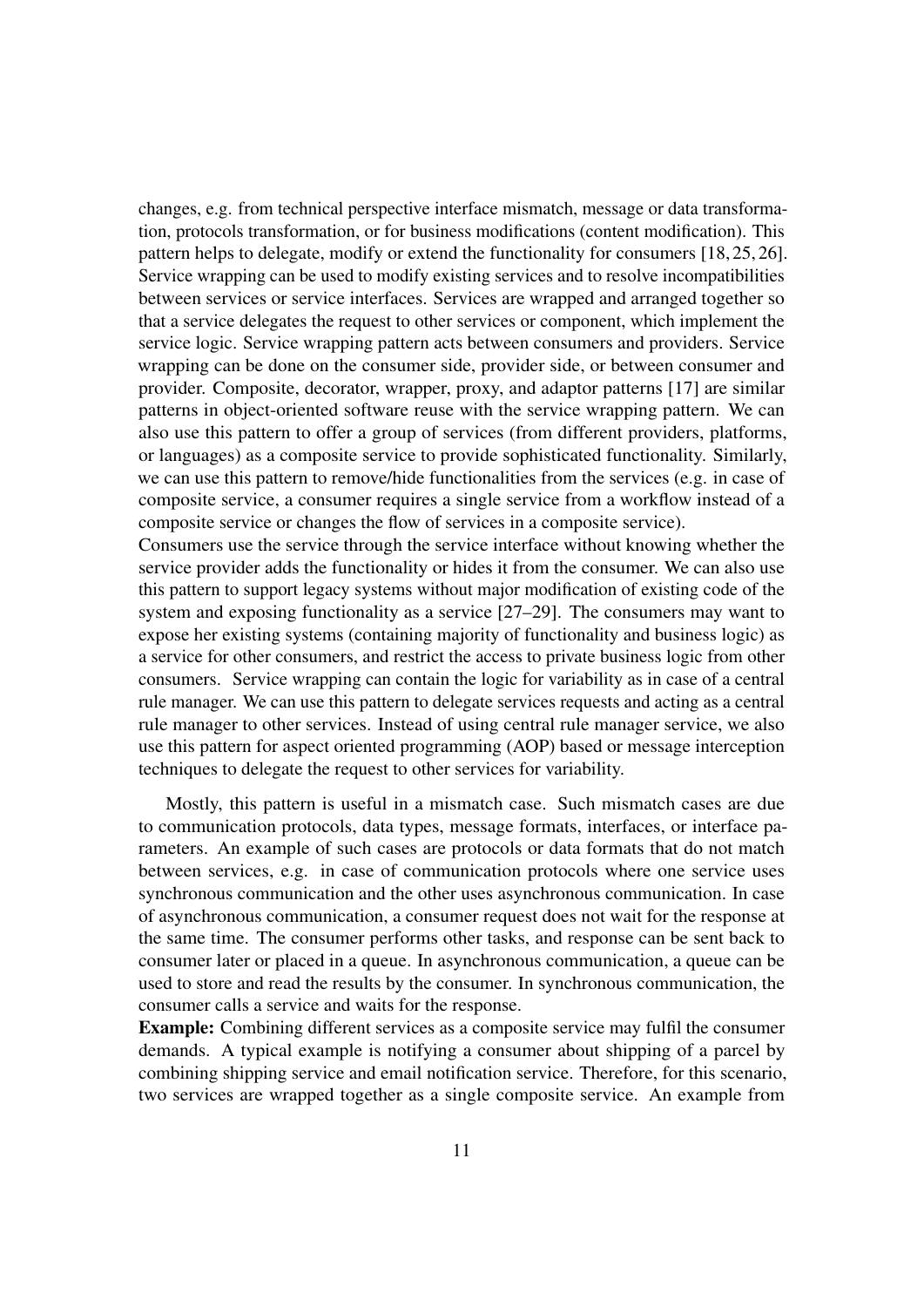our sports system is offering email and SMS message services (wrapped together as a *notify match* composite service) to send notification about change in match schedule to members and players.

We use service wrapping to add or remove functionalities of services. In case of above-mentioned *notify match* service example, some consumers are only interested in email notification instead of a composite service (with SMS message facility). Providers may offer SMS message service by paying additional fees otherwise hidden by using service wrapper.

Solution: We can use different solutions for this pattern, e.g. using intermediate service, middleware solutions, or tools for variability. To expose legacy systems as service, different techniques are possible, e.g. using service annotations in Java. Intermediate service acts as an interface between incompatible services and contains required implementation logic to overcome the mismatch.

Using SAP Process Integration (SAP PI) [30] as a middleware, different service implementation, workflows, or client interfaces can be used to provide variability. We can use different types of adapters to solve interface mismatch or to connect different systems. When a request from a consumer side is sent to SAP PI, different service implementations, business rules, and interfaces can be selected based on the request. We also use middleware for synchronous-asynchronous communication, in which results are stored at middleware and delivered to the consumers based on their requests. The consumer or provider both (not necessary service owner, could be third party providers) are responsible for variability in this pattern.

Consequences: Using this pattern, we offer different variability solutions. Service wrapping hides the complexity of the scenario from the consumer and simplifies the communication between consumer and composite service (consumers do not care about different interfaces or number of underlying services). Addition or removal of a service becomes easy for the consumer (considered as include/exclude component in case of component engineering). Services are reused and become compatible without changing their implementation details by using service wrapping.

Composite services increase the complexity of the system. Adding services from other providers may effect non-functional properties. Service wrapping increases the number of services (depending on the scenarios composite, adapters or fine-grained) offered from the provider and management of such a system becomes complex.

#### 2.4 Variant/Template Pattern

Motivation: We assume that providers know the consumer variability requirements for specific modules or services. Therefore, providers offer static variants, and consumers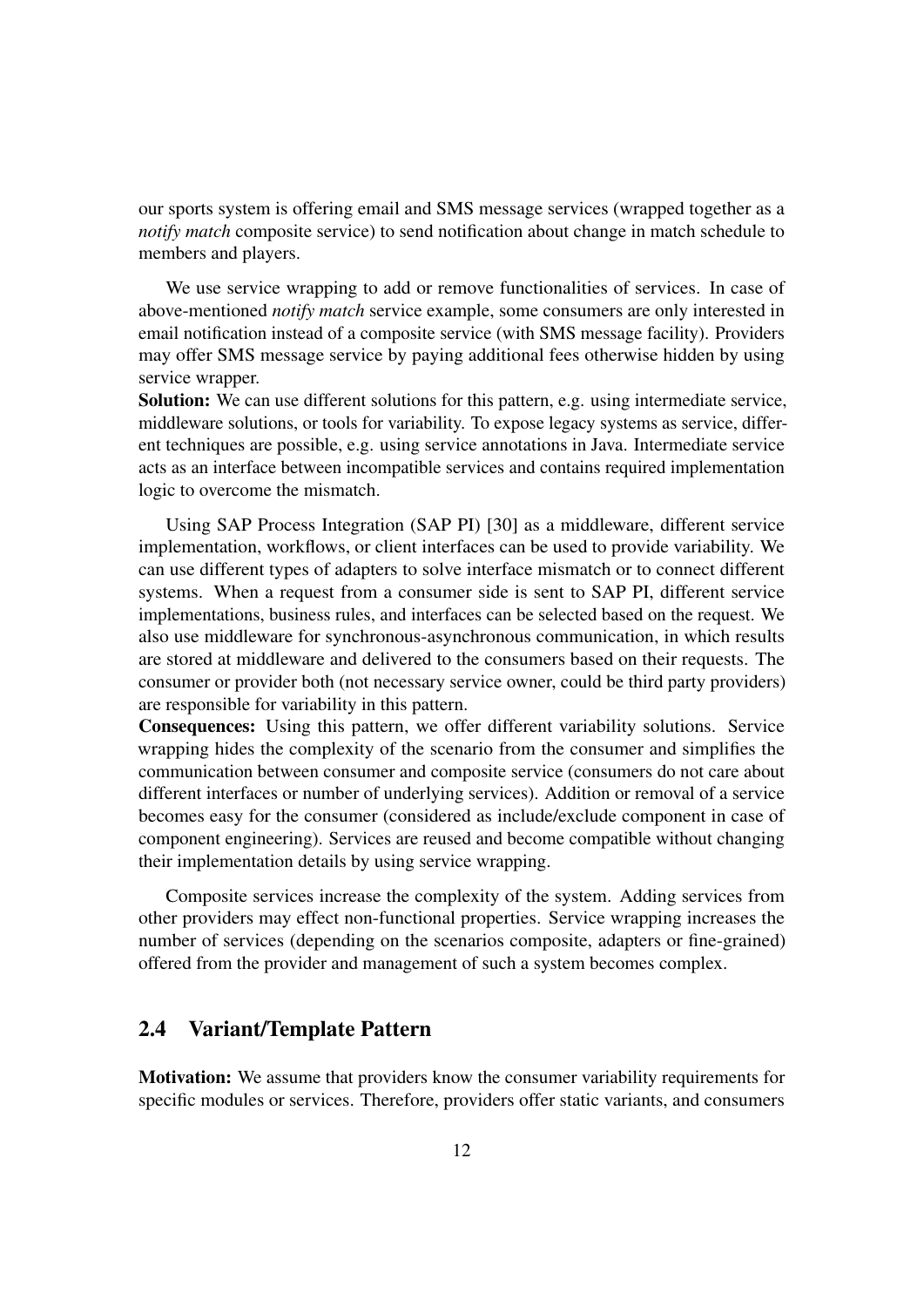

Figure 4: Variant Pattern

configure these variants according to their needs, e.g. variants based on the consumer geographical location, cultural aspects, subscription, consumer groups, and devices.

Application: In this pattern, providers offer a set of service variants to the consumer (as illustrated in Figure 4). These variants are typically generated from the same source code (using generators, product line or by using other options at the service provider side). Service providers plan for the variability and provide variants at design time and consumers select these variants, mostly at runtime. Service providers select the features and varying options based on industry best practices as variants with a pre-defined set of configuration options. Consumers can change the options. In [6, 23], authors suggested to offer a set of templates, so consumers can choose a template in a process or workflow. Templates may contain a single activity or the whole workflow. Consumers can add an activity depending on the template rules (e.g. dependencies and constraints). Variant pattern can also be used for user-interfaces development.

Example: A common example on the web is content management systems, e.g. 40-50% websites content is based on templates [31]. In our sports system, different user-interface variants can be used to display *match score* (suppose in Figure 4, text commentary is offered in *Variant1* for consumer B but online video streaming in *Variant2* from provider side for consumer C.

Solution: The variant pattern is a general pattern and used in various scenarios. Different variants are offered and consumers choose and use options to configure it, e.g. for unique look and feel, workflows, or for viewing/hiding data fields in interface. These configurations are stored as a configuration file and loaded when the consumer invokes the service for customized behaviour. For example, at the user interface level, users are offered different interface options and at design time user configure these options. User specific settings are stored as user-interface configuration and loaded uniquely for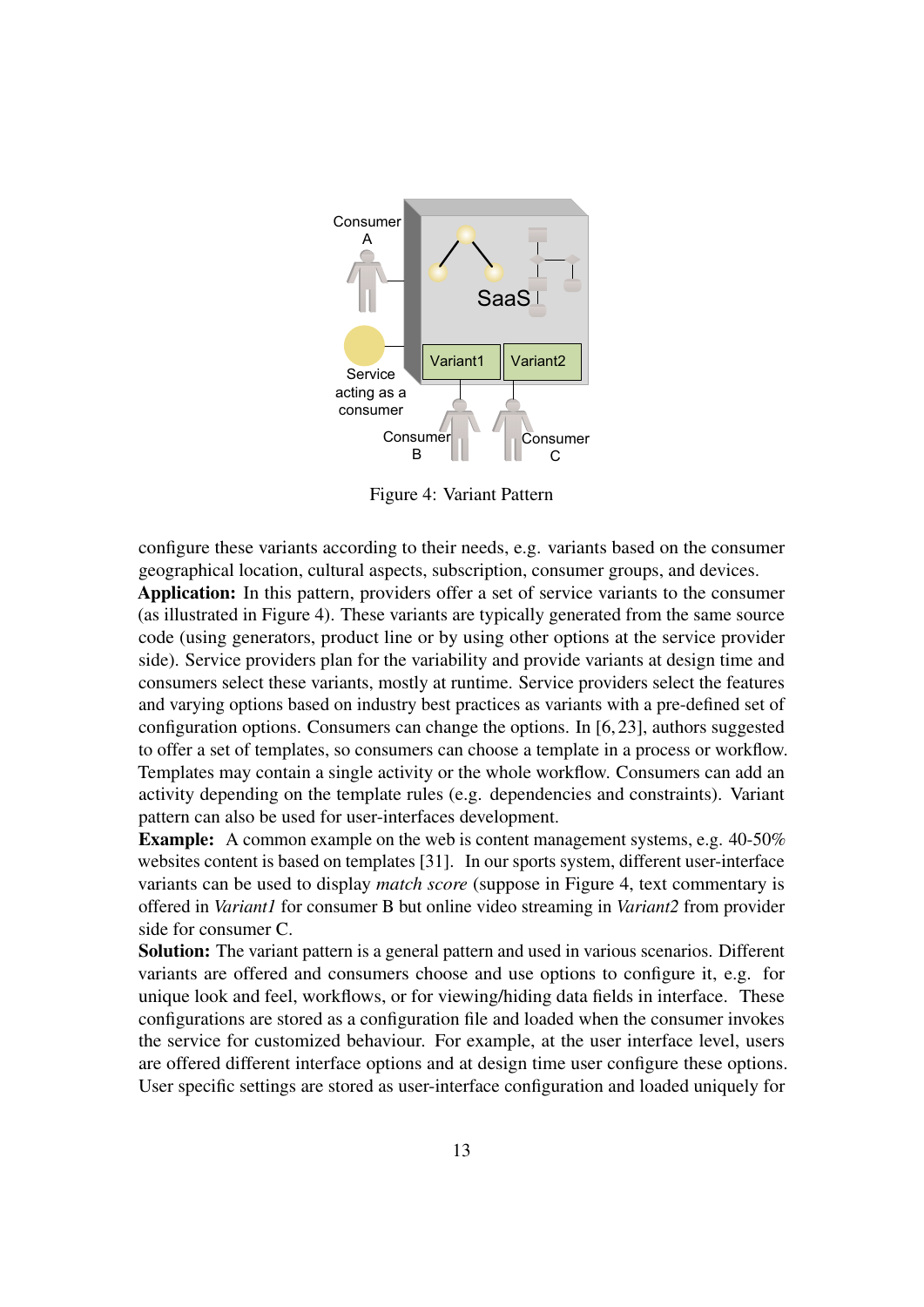

Figure 5: Extension Points Pattern

each user when she accesses it. We can also combine this pattern with routing pattern to select different variants of services and protocol or message transformation based on some criteria. We can use inheritance, polymorphic approaches, or product line approaches to generate variants of a service at design time [9, 17, 32, 33]. In [9], we discuss how different variants can be offered based on a feature set from the same code base and benefits achieved using variability. WSDL files can also be tailored and used for representing different variants. For user-interface level, Microsoft Silverlight is used. Configuration files are read according to user roles and preferences; afterwards interface is presented to the user. Microsoft Silverlight, XAML, Linq language [34], SaaSDe, and Windows Workflow Foundations are used for interaction with configuration data at interface and data level.

Consequences: This pattern allows to offer optimal solutions in the form of variants. Industry best practices help consumers to choose right options and results in higher quality. The consumer specific options are stored as configuration files.

This pattern does not allow full flexibility to consumers. Developers provide variants in advance and consumers choose only from this set. Managing different variants of a service increases the complexity. Additional information is needed to decide which variant of a service is useful or compatible in a given scenario. Simple variation needs can be handled using variants. Complex scenarios need a flexible platform or architecture, which allows handling of different variants (challenges mentioned in [9]).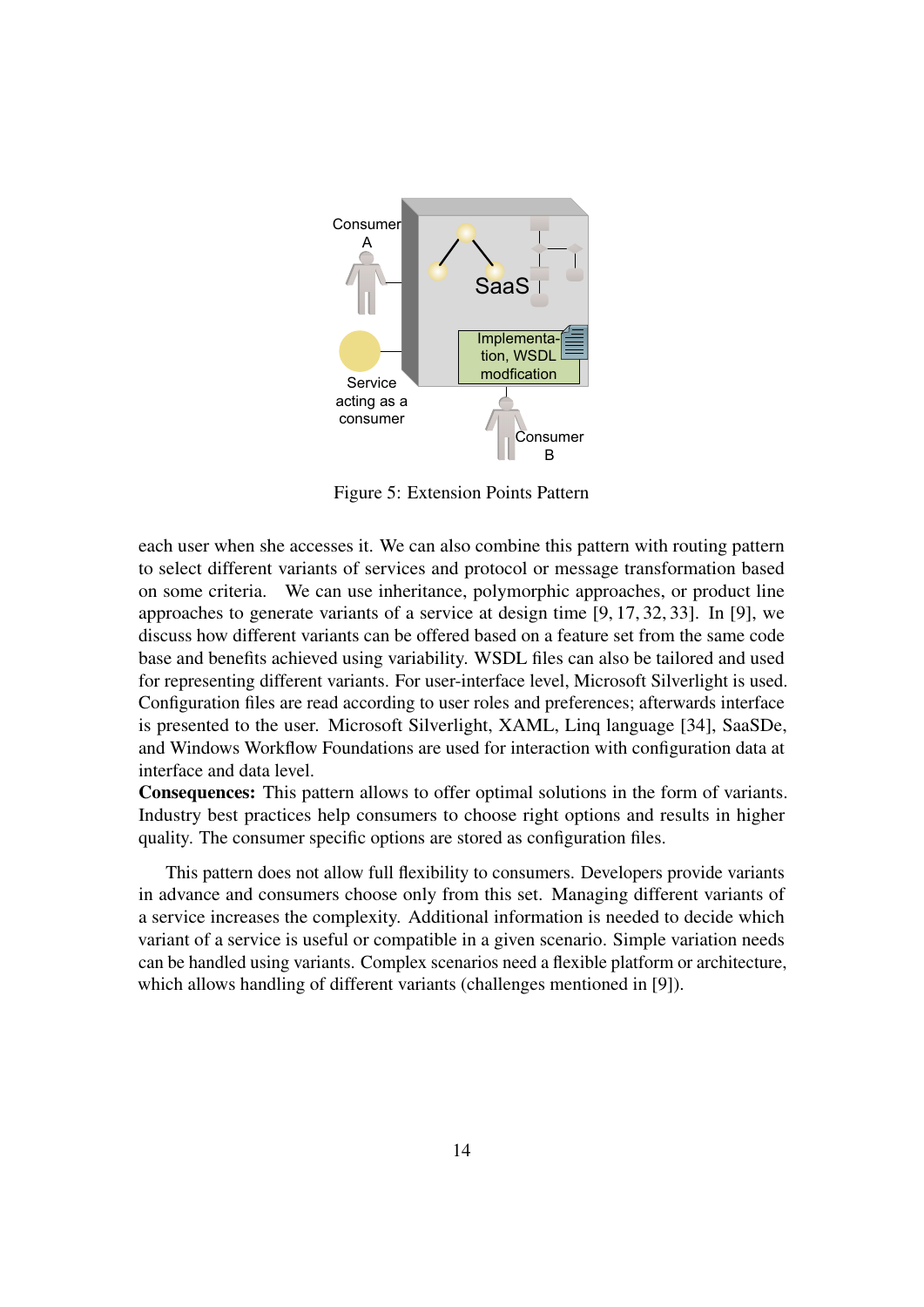#### 2.5 Extension Points Pattern

Motivation: Sometimes, consumers have specific requirements which are not fulfilled by the above mentioned patterns. For instance, consumers want to upload their own implementation of a service, replace part of a service in a process, or upload own business rules to meet the specific requirements. Therefore, service providers offer extension points in a SaaS application.

Application: This pattern requires pre-planning. Service providers prepare the variability as extension points at design time. Consumers provide behaviour at those extension points at runtime. Other consumers access the service without any change. It is similar to the strategy design pattern [17], frameworks, or callbacks (can use inheritance methods at design time). The consumer modifies the application behaviour by uploading implementations, rules, or fine-tuning services (changing service endpoints) according to the requirements. Consumers share the same code base; mostly changes are made at runtime. Extension points allow consumers to add consumer-specific implementations or business logic in the system as shown in Figure 5. A consumer can modify the flow of services in case of workflow or in a composite service. Extension points also enable consumers to replace a part of a composite service or a composite service.

Example: Amazon offers an option to upload code in a separate instance of a service for a specific client in a virtual environment [35]. SAP PI also provides options to upload business rules, Java code, and mapping rules for services. In our sports system, a consumer configures extension point for alternative *scoring* services from different providers using web service endpoint binding method. For *match notifications*, consumers have an option to change the providers of email service or SMS message service activity for notification by changing the service endpoint with desired service endpoint.

Solution: In SOC, service interfaces (WSDL file), service implementations, service bindings, and ports (endpoints) act as extension points in the architecture [36–38]. Consumers can change these extensions points to provide the specific behaviour of an application. For business processes many BPEL engines also provide extension points for transformations using XSLT or XML manipulation techniques [39].

We use physical separation of instances, virtualization, and service binding techniques as solutions for this pattern. In physical separation of instances, providers allocate a dedicated hardware or an instance to the consumer for consumer-specific code execution separately. However, in virtualization, the same hardware server can be used for different consumers requests [40, 41]. Virtualization techniques are used to restrict the scope of the effect of implementations on other consumers. We can also use virtualization to meet non-functional requirements, e.g. in case of high availability, a dedicated virtual instance can be allotted to consumer. Multiple operating system partition with dedicated application and middleware instance runs on shared hardware servers. Each consumer gets her own virtual image of application, middleware, and operating system to execute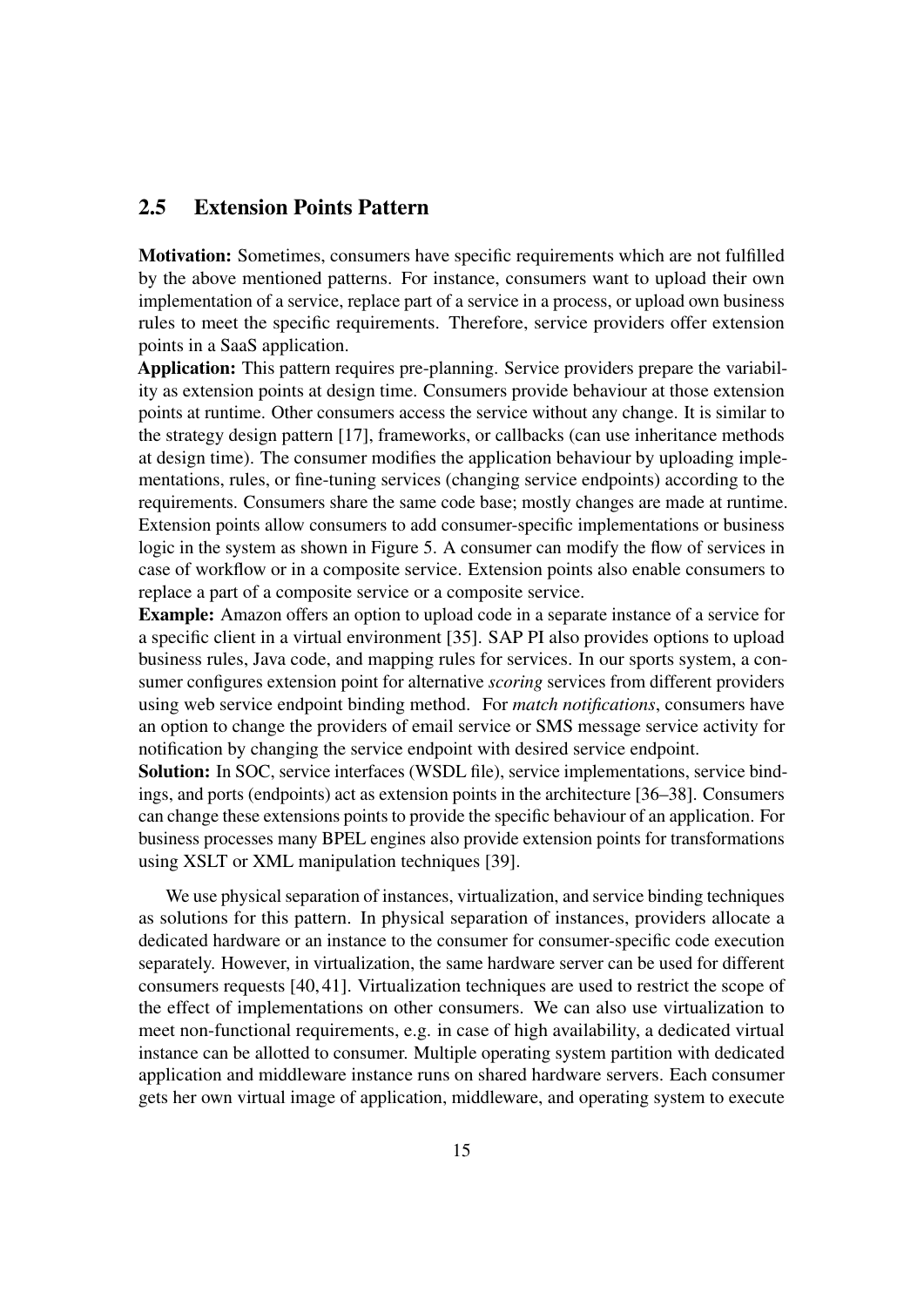consumer-specific implementation on a shared hardware [40]. Using virtualization hardware resources are efficiently used and results in low overall hardware costs. Several virtual machines solutions exists (e.g. VMware  $3\sigma$  XEN [42], OpenVZ  $4$ ) which allows multiple virtual instances of OS on shared hardware. Service provider can configure the OS instance and install the required feature or application. Using virtualization technique consumers can adapt to changes quickly without redeveloping application. Virtualization also offers security and isolation of data for consumers [41,43]. In case of malicious code or failure, only the tenant-specific virtual image will be effected instead of the whole system.

The consumer can also perform modifications for service binding in WSDL. Endpoint modification is a method to modify the service address in a WSDL or in a composite service, e.g. adding an end-point service as an alternative scenario in a web service binding. Endpoint modification can be done at runtime.

Consequences: Extension points offer flexibility to the consumer and allow customization of application behaviour accordingly. There are some potential risks due to offering flexibility through extension points. In a workflow, by allowing a consumer to add activities, it is possible that adding new activities in a workflow introduce loops in application, consuming resources or might result in never ending loops. The consumer's implementation could lead to vulnerabilities or effects other clients. Another problem is allowing a consumer to insert own code, because this may lead to failure of the whole system or instance, e.g. in case of malicious code or virus uploading in the system. Once variability is realised by a consumer, the system must check for the modification (extension points) and test scenarios for correctness of the system, e.g. for resource consumption or effect on the whole process (availability, time constraints for response, etc.)

#### 2.6 Copy and Adapt Pattern

Motivation: Offering variability from the same code base in SaaS is not always a best choice. Consumers have various demands and sometimes, available patterns or approaches fail to fulfil demands from the same code base. Another reason is, if we apply those patterns, management of solutions become complex or result in higher costs as compared to separate service instance.

Application: We use this pattern when service variability techniques do not fulfil consumer demands and shared instance modification for a consumer will harm other consumers. Therefore, a developer copies the service code and modifies it for individual consumer as depicted in Figure 6. This pattern requires source code access for modi-

<sup>3</sup>www.vmware.com

<sup>4</sup>www.openvz.org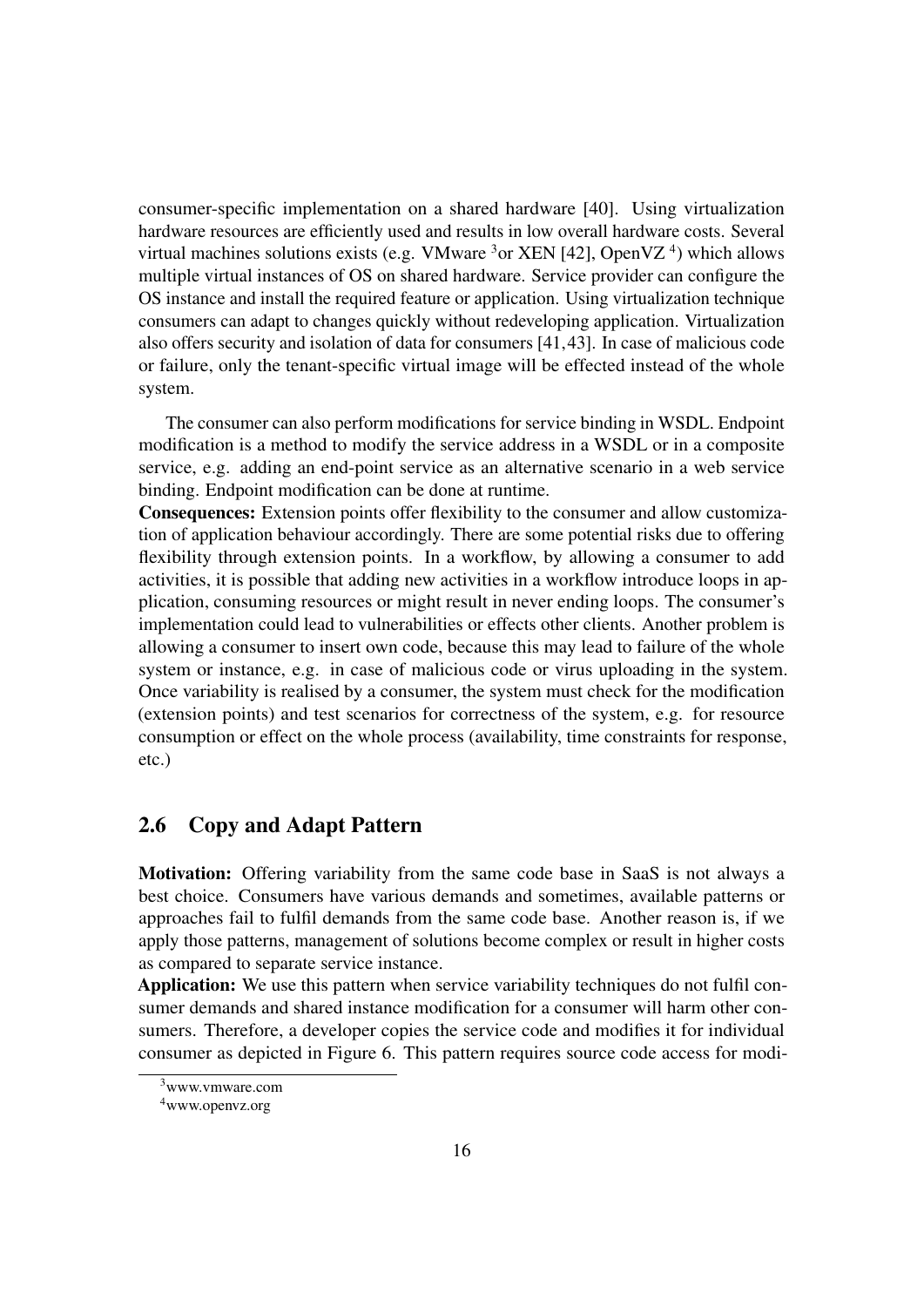

Figure 6: Copy and Adapt Pattern

fication. This pattern allows full flexibility, and consumers can modify or change the service freely. A service instance is deployed later and only specific to a consumer. The consumer decides for the variability and manages itself. Mostly, the consumer is responsible for managing changes or updating the new version of service with own modifications. We also use this pattern where consumers have data privacy issues, e.g. in some countries, data storing, or processing in the shared environment is not feasible.

Example: We use this pattern, if an existing service is specific for a set of consumers, and we need a similar service (with modifications) in other domains (or for other consumers).We use this pattern in scoring service. Scoring is different for football (for consumer group A) as compared to baseball (for consumer group B) and a lot of changes are required, which makes the scenario complex. Open source content management systems (CMS) are examples of such a system in the web domain [29]. Consumers download the CMS copy from the providers and adapt it by modifying the code (or installing other plugins). The consumer does not have to understand the whole code for her modifications.

Solution: Service providers offer a separate instance for a consumer to keep the solution simpler, easier, and to meet consumer demands, although it introduces services with similar codes and functionalities. The consumer can also introduce her own implementation and exposes as a service or modifies the provided solution. In such a case, every consumer gets a customized version of a service instance. This instance is independent from other service instances and other consumers. This pattern provides full flexibility to the consumer for customization and does not effect other consumer processes or instances. We use this pattern at the database or business process layer as well, where a consumer adds or develops her own process in SaaS. In such cases, at the database layer,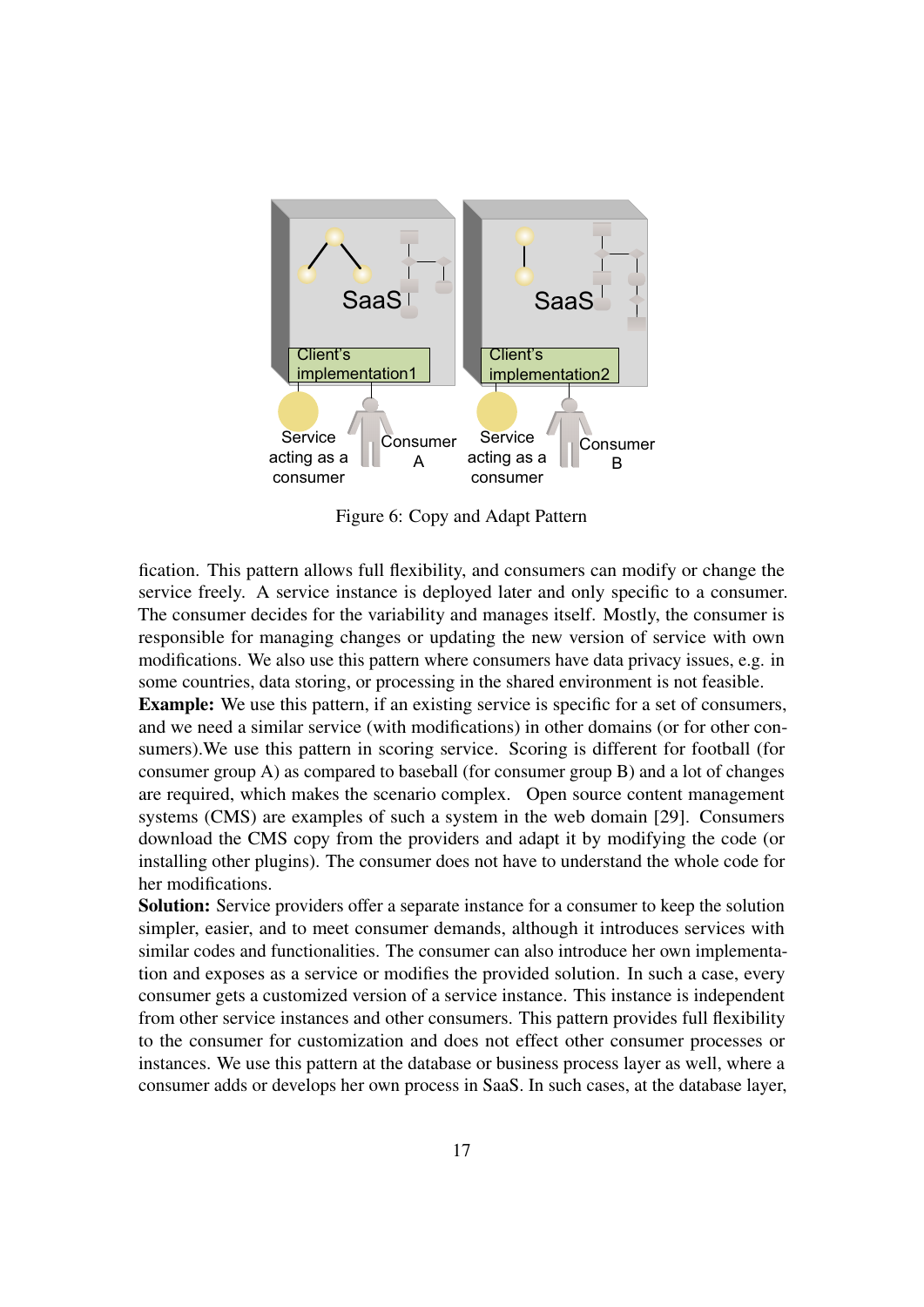a consumer uses a separate database instance to accommodate new database relations and different business requirements.

Consequences: SOC benefits can be achieved in this pattern, although for some parts the application service provider (ASP [44]) model is used, in which each consumer shares the infrastructure facilities but separate server instances. Legacy systems or other applications can be shifted to SOC using this pattern easily. Another benefit of this pattern is that consumers can shift responsibility of the infrastructure and management tasks to the service provider. It is easy to meet changing requirements from different consumers, because it requires modification only in their respective instances. Hence, this pattern offers full flexibility to consumers for customization.

From the provider perspective, this pattern does not scale. It is expensive in terms of costs for the large number of consumers. Number of service or application instances increases very fast. Hardware costs also increase in such cases due to separate instances. Code replication increases the effort for management and decreases productivity.

Furthermore, service maintenance and evolution will be difficult for developers if system is large. Software updates or new version of software must be updated for each instance of tenants manually or individually. Service management (security and monitoring) of such system is also a major cost factor in this pattern. Due to these main problems, it is often not advisable to use this pattern.

## 3 Patterns Comparison and Combinations

We discuss different patterns and solutions for variability in SOC. In Table 1, we compare these patterns with each other against evaluation factors for variability. Our pattern catalogue covers the common variability problems and solutions in SOC and by no means a comprehensive pattern catalogue.

We identify that some patterns can also be combined together for a better solution or to solve variability problems. For example, *parameter pattern* can be combined with the *extension points pattern* to keep the consumer implementation separate from other consumers. Consumer's implementations are stored in configuration files and retrieved when consumers access the service.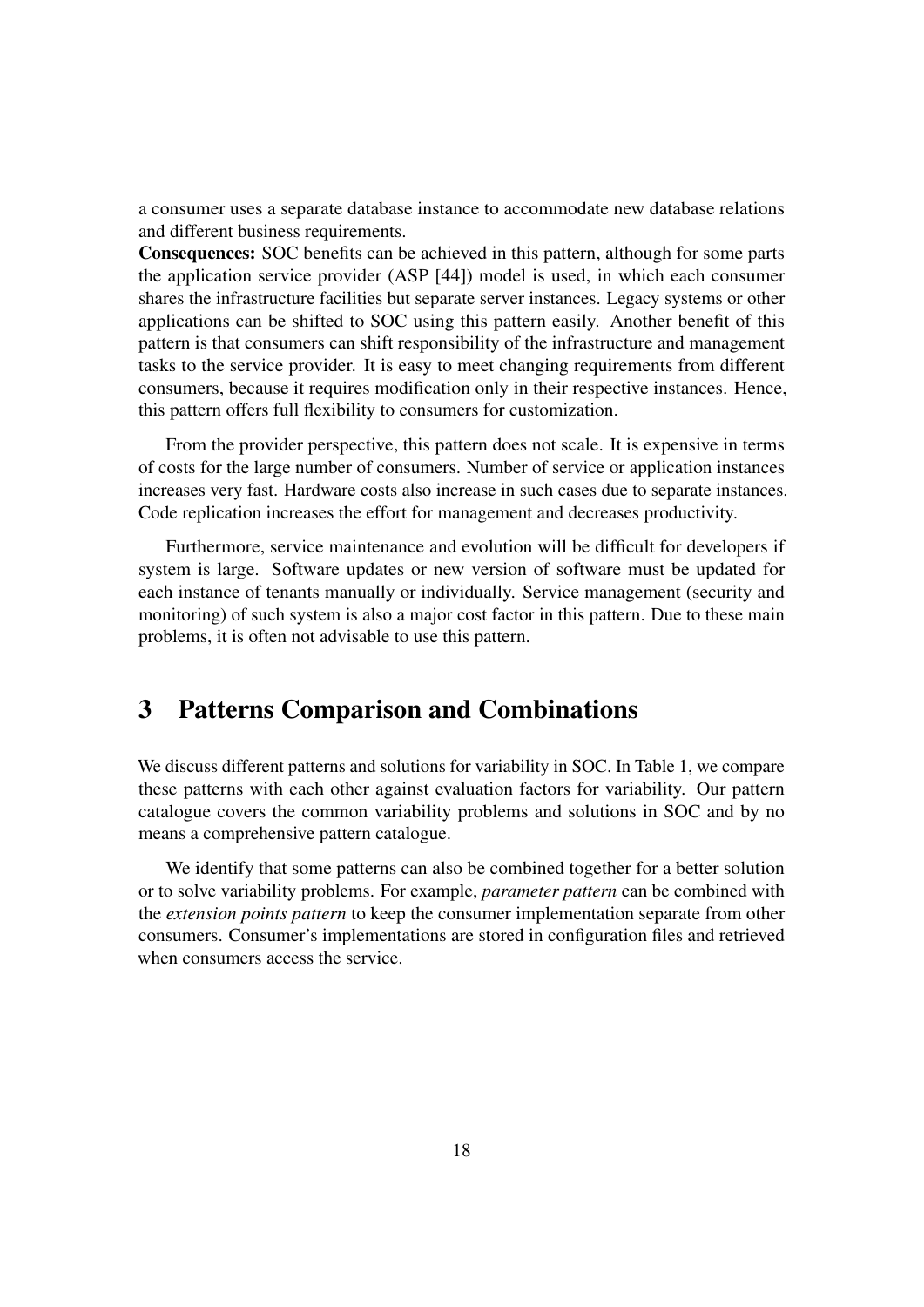| Reusability<br>Scalability<br>Required Flexibility |
|----------------------------------------------------|
| high<br>medium                                     |
| medium<br>medium                                   |
| medium<br>high                                     |
| medium<br>10W                                      |
| $\overline{\text{low}}$<br>medium                  |
| high<br>very high                                  |
| high<br>medium                                     |
| high<br>high                                       |
| medium<br>high                                     |
| $\overline{\text{low}}$<br>10W                     |
| high<br>medium                                     |
| medium<br>high                                     |
|                                                    |

| am himationan<br>l                                                                                    |  |
|-------------------------------------------------------------------------------------------------------|--|
| ĺ                                                                                                     |  |
| ammarismand<br>֧֧֧֧֧֧֧֧ׅ֧֧ׅ֧֧֧֧֧֧֧֧֧֚֚֚֚֚֚֚֚֚֚֚֚֚֚֚֚֚֚֚֚֚֚֚֚֚֚֚֚֚֝֝֓֝֓֝֓֝֓֝֓֜֓֝֬֜֓֝֬֜֝֬֝֬֝֬֜֝֬֝֬<br>l |  |
| ;<br>i<br>C                                                                                           |  |
|                                                                                                       |  |
|                                                                                                       |  |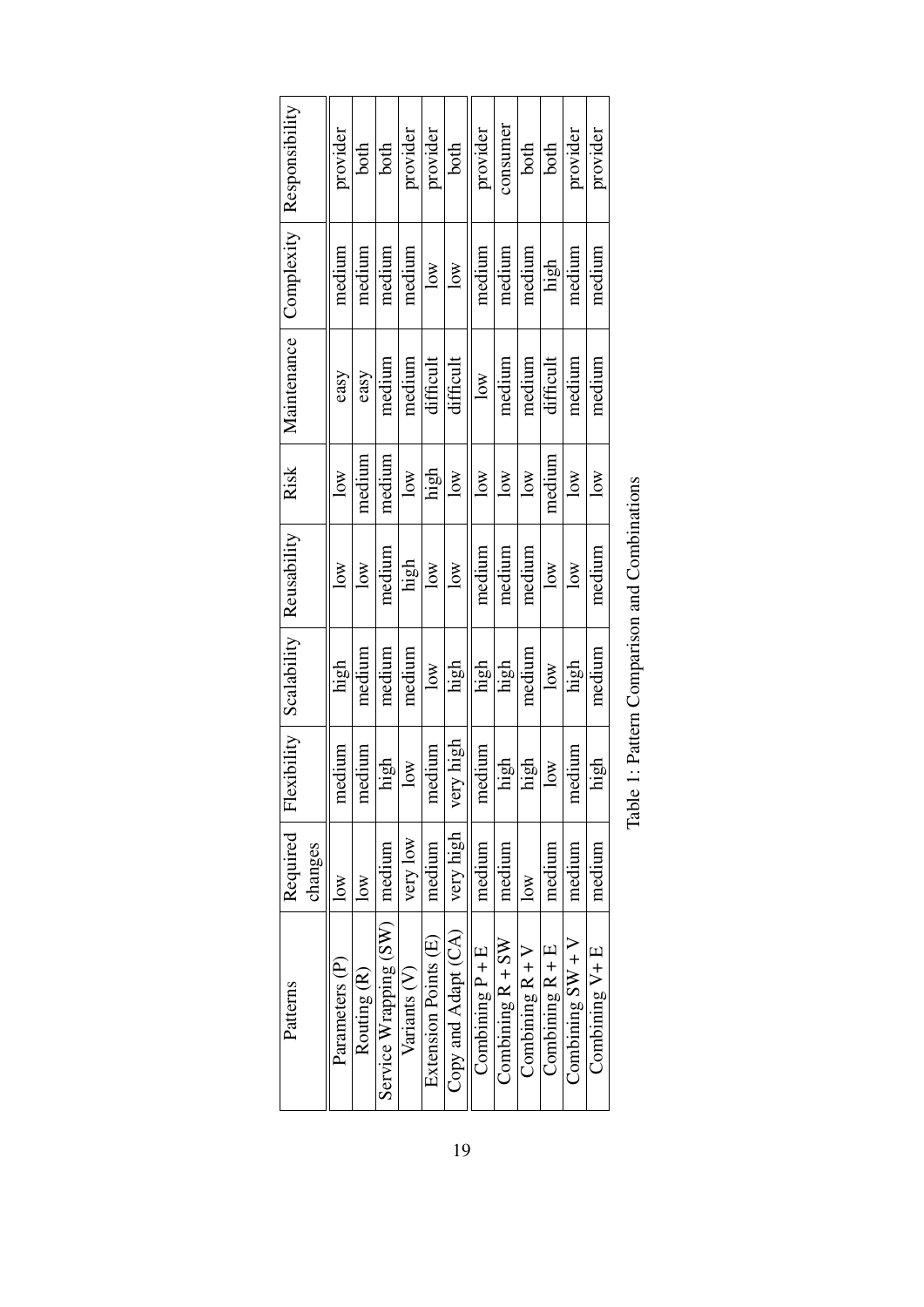| Methods                  |         | Required Management Introduction |         | Code Com- Flexibility   Patterns |                         | where          |  |
|--------------------------|---------|----------------------------------|---------|----------------------------------|-------------------------|----------------|--|
|                          | changes |                                  | time    | plexity                          |                         | Applicable     |  |
| Separate WSDLs           | medium  | medium                           | runtime | easy                             | high                    | P,SW,V         |  |
| Service endpoint         | $\log$  | easy                             | runtime | easy                             | medium                  | P.R.V.         |  |
| modification             |         |                                  |         |                                  |                         |                |  |
| Ports in same WSDL       | 10W     | easy                             | runtime | easy                             | medium                  | PR,SW, V       |  |
| E<br>Extra methods       | medium  | medium                           | design  | easy                             | medium                  | P,R,SW, V      |  |
| WSDLs                    |         |                                  |         |                                  |                         |                |  |
| $\Xi$<br>Extra parameter | medium  | medium                           | design  | medium                           | medium                  | $P$ , R, SW, V |  |
| method                   |         |                                  |         |                                  |                         |                |  |
| $s$ oap<br>Parameters in | $\log$  | medium                           | runtime | medium                           | $\overline{\text{low}}$ | PR,SW, V       |  |
| header                   |         |                                  |         |                                  |                         |                |  |
| User-defined data in     | high    | medium                           | runtime | high                             | high                    | P.R, SW, V     |  |
| SOAP message             |         |                                  |         |                                  |                         |                |  |
| Physical separation      | high    | difficult                        | design  | medium                           | high                    | $\Box$         |  |
| Virtualization           | high    | difficult                        | design  | medium                           | medium                  | E.CA           |  |
|                          |         |                                  |         |                                  |                         |                |  |

Table 2: Implementation Techniques for Patterns Table 2: Implementation Techniques for Patterns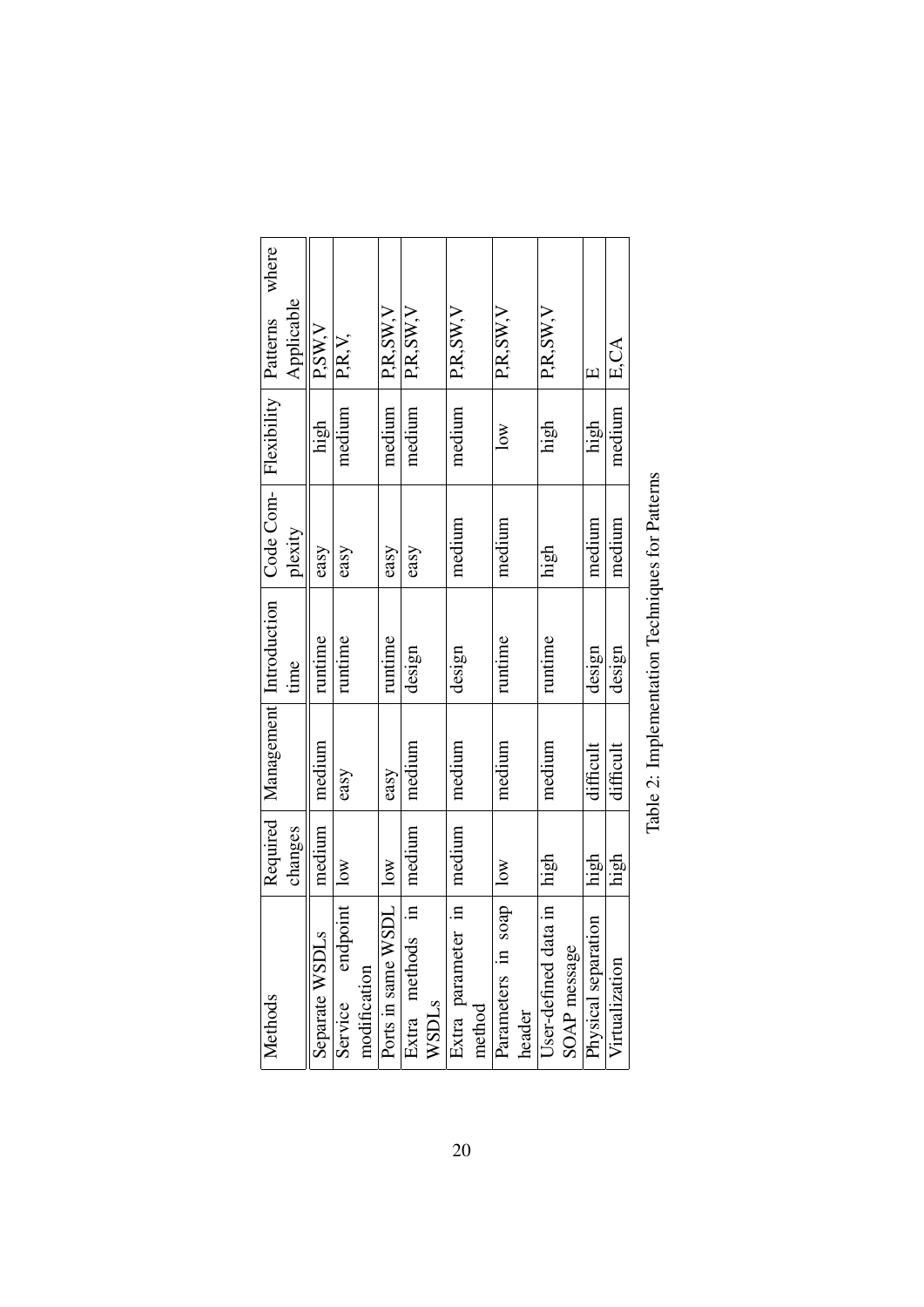We can also combine *routing pattern* with *variant pattern* or *service wrapping pattern* to select different variants of services and protocol or message transformation based on some criteria. *Routing pattern* can use with *extension points pattern* to inject routing rules in application (e.g. uploading code containing routing logic). We can also combine *routing pattern* to offer a set of valid rules based on variants. *Service wrapping pattern* can be mixed with *variant pattern* or *routing pattern* to offer different variants of services. Theses variants can be shared between consumers and used for different service flows or to overcome a mismatch at middleware. *Variant pattern* with the *extension points pattern* gives opportunity to restrict the extension points options to valid combination instead of giving consumers flexibility to add random activities. Using this combination, consumers can add activities or rules from offered templates. An example of such an activity in our sports system is a *notification activity*, a consumer can send an email for a match notification but other consumers want to add additional SMS message activity for notification. So SMS message activity can be added in the workflow from templates activity.

It is possible that different patterns fit in a particular environment or problem. Choosing a pattern depends on many factors, e.g. patterns advantages and disadvantages, application scenarios, business needs, architectures, and customers business models. Similarly different implementation techniques are also discussed in Table 2 and can be used for different patterns. In some organization and countries, consumers have legal or organizational issues, restrictions for shared access of applications (despite the efforts for data and processes confidentiality in multi-tenant applications), so the consumer prefers other patterns.

## 4 Summary and Outlook

We contributed six variability patterns for SOC that can guide developers to solve different variability problems in practice. We discuss trade-offs according to several evaluation criteria to help deciding for the right solution strategy for a problem at hand. Our pattern catalogue helps to reuse solutions strategies in a manageable way.

In future work, we plan to extend our pattern catalogue into a framework that contains decision criteria to choose and manage variability in SOC with specific implementation techniques. We will evaluate our pattern catalogue further in practice to compare performance where more than one patterns can be used at the same time.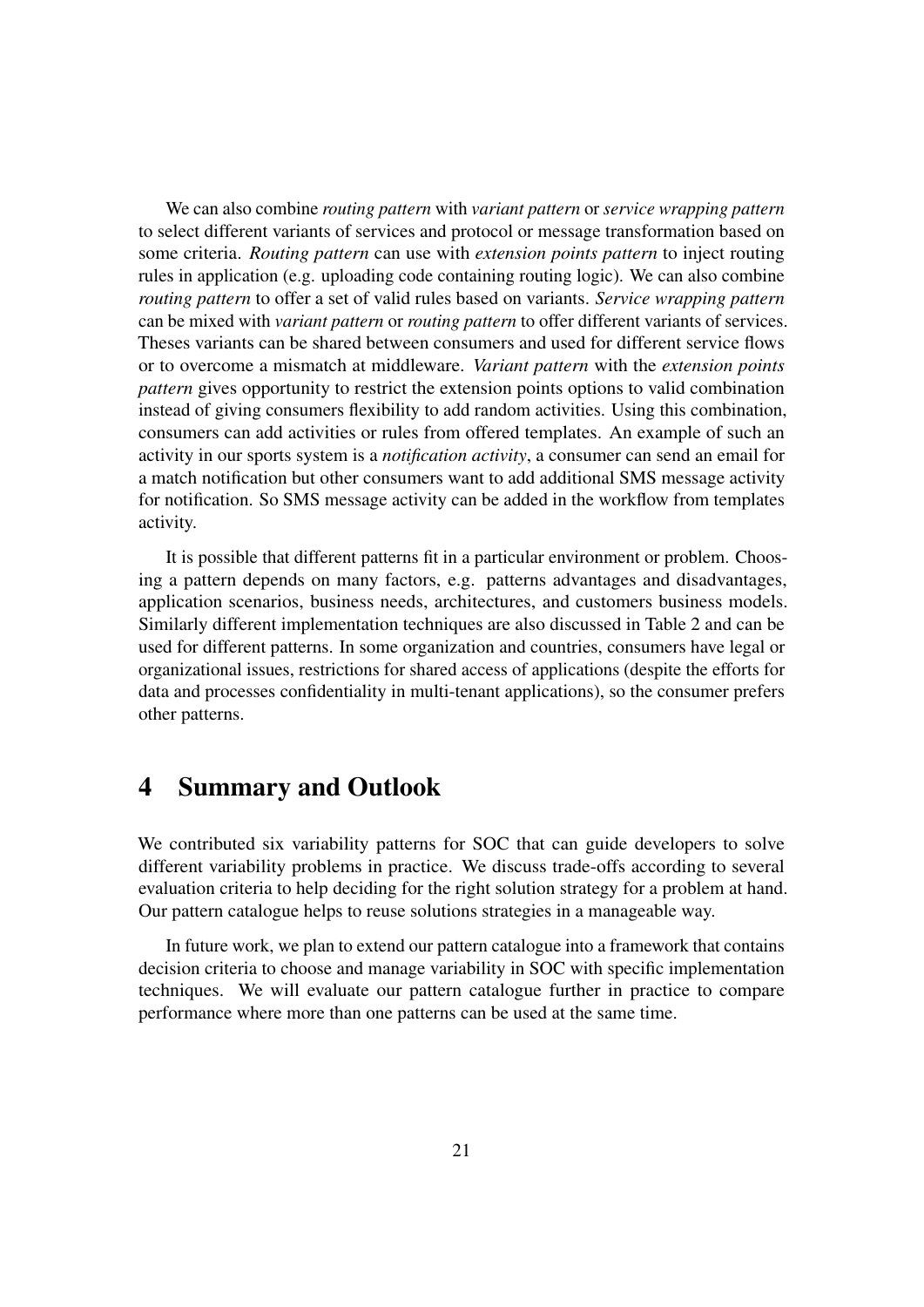## Acknowledgement

Ateeq Khan is supported by a grant from the federal state of Saxony-Anhalt in Germany. This work is partially supported by the German Ministry of Education and Science (BMBF), within the VierforES project No. 01IM08003C.

## References

- [1] Nicolai Josuttis. *SOA in Practice: The Art of Distributed System Design*. O'Reilly Media, Inc., 2007.
- [2] Mike P. Papazoglou and Willem-Jan van den Heuvel. Service oriented architectures: approaches, technologies and research issues. *VLDB*, 16(3):389–415, 2007.
- [3] Bart Orriens and Jian Yang. A rule driven approach for developing adaptive service oriented business collaboration. In *Services Computing, 2006. SCC '06. IEEE International Conference on*, pages 182 –189, September 2006.
- [4] Dimitrios Georgakopoulos and Michael P. Papazoglou, editors. *Service-Oriented Computing*. The MIT Press, 2009.
- [5] Mark Turner, David Budgen, and Pearl Brereton. Turning software into a service. *IEEE Computer*, 36(10):38–44, 2003.
- [6] Gianpaolo Carraro and Fred Chong. Software as a service (SaaS): An enterprise perspective. Microsoft Corporation, October 2006.
- [7] Luis Miguel Vaquero Gonzalez, Luis Rodero-Merino, Juan Caceres, and Maik A. Lindner. A break in the clouds: towards a cloud definition. *Computer Communication Review*, 39(1):50–55, 2009.
- [8] Mikael Svahnberg, Jilles van Gurp, and Jan Bosch. A taxonomy of variability realization techniques. *Software - Practice and Experience*, 35(8):705–754, 2005.
- [9] Sven Apel, Christian Kästner, and Christian Lengauer. Research challenges in the tension between features and services. In *Proceedings of the ICSE Workshop on Systems Development in SOA Environments (SDSOA)*, pages 53–58, New York, NY, USA, May 2008. ACM.
- [10] Javier Cámara, Carlos Canal, Javier Cubo, and Juan Manuel Murillo. An Aspect-Oriented Adaptation Framework for Dynamic Component Evolution. *Electr. Notes Theor. Comput. Sci*, 189:21–34, 2007.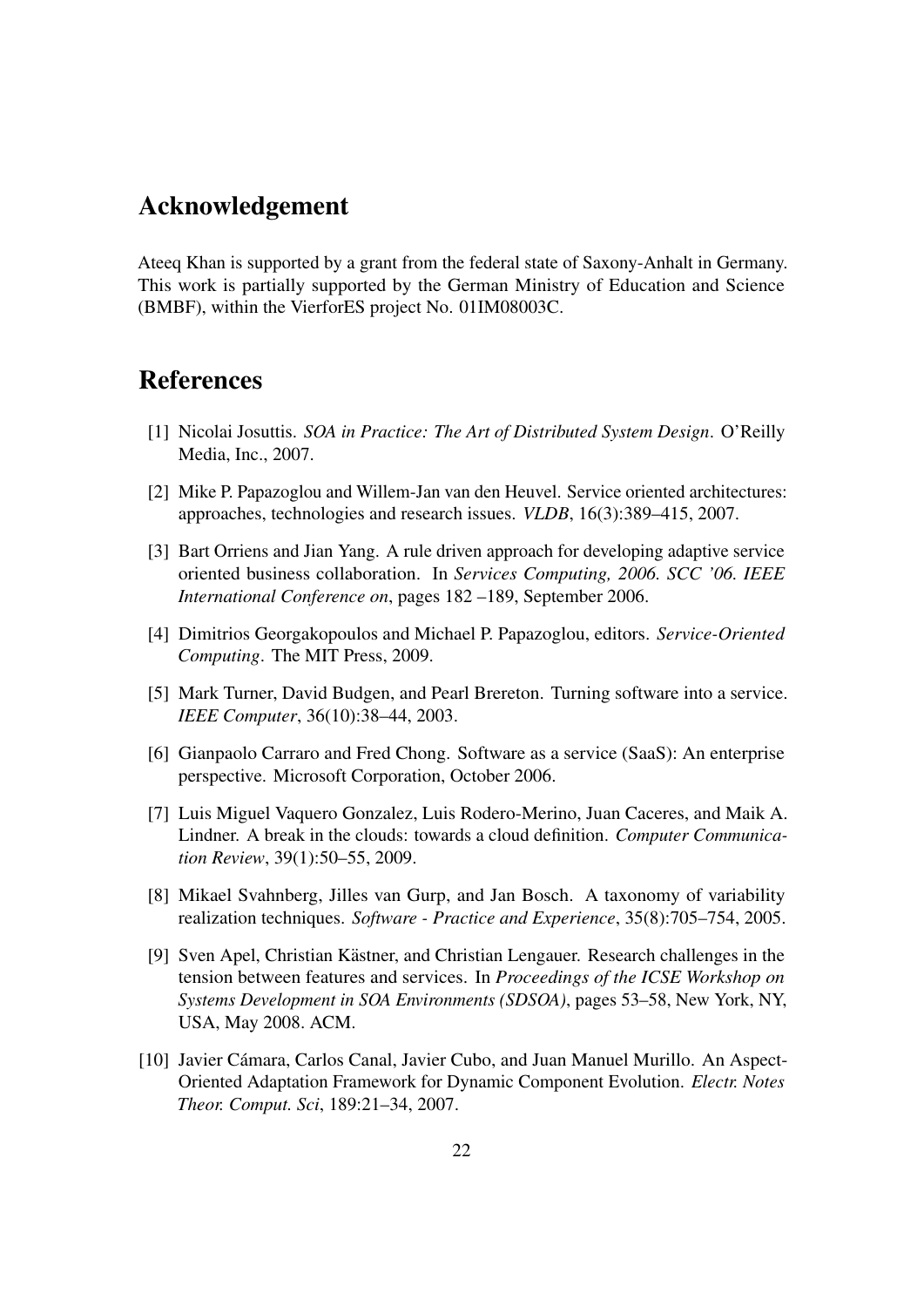- [11] Chang Jie Guo, Wei Sun, Ying Huang, Zhi Hu Wang, and Bo Gao. A framework for native multi-tenancy application development and management. *E-Commerce Technology, IEEE International Conference on, and Enterprise Computing, E-Commerce, and E-Services, IEEE International Conference on*, 0:551–558, 2007.
- [12] Woralak Kongdenfha, Régis Saint-Paul, Boualem Benatallah, and Fabio Casati. An aspect-oriented framework for service adaptation. In *ICSOC*, volume 4294 of *Lecture Notes in Computer Science*, pages 15–26. Springer, 2006.
- [13] Benjamin Blau, Steffen Lamparter, and Steffen Haak. remash! Blueprints for RESTful Situational Web Applications. In *Proceedings of the 2nd Workshop on Mashups, Enterprise Mashups and Lightweight Composition on the Web*, Madrid, Spain, April 2009.
- [14] Anis Charfi and Mira Mezini. AO4BPEL: An aspect-oriented extension to BPEL. *World Wide Web*, 10(3):309–344, 2007.
- [15] Michael zur Muehlen and Marta Indulska. Modeling languages for business processes and business rules: A representational analysis. *Information Systems*, 35:379– 390, 2010.
- [16] Christopher Alexander. *A Pattern Language: towns, buildings, construction*. Number 2 in Center for Environmental Structure series. Oxford University Press, New York, 1977.
- [17] Erich Gamma, Richard Helm, Ralph Johnson, and John Vlissides. *Design Patterns: Elements of Reusable Object-Oriented Software*. Addison Wesley, Reading, Massachusetts, 1995.
- [18] N. Yasemin Topaloglu and Rafael Capilla. Modeling the variability of web services from a pattern point of view. In Liang-Jie Zhang, editor, *Proceedings of The European Conference on Web Services ECOWS*, volume 3250 of *Lecture Notes in Computer Science*, pages 128–138. Springer, 2004.
- [19] Markus Völter. Handling variability. In *Inproceedings of 14th Annual European Conference on Pattern Languages of Programming (EuroPLoP), Workshop proceedings*, volume 566, pages E5–1–E5–12, 2009.
- [20] Syed Saif ur Rahman, Ateeq Khan, and Gunter Saake. Rulespect: Language-Independent Rule-Based AOP Model for Adaptable Context-Sensitive Web Services. In *36th Conference on Current Trends in Theory and Practice of Computer Science (Student Research Forumn)*, volume II, pages 87–99. Institute of Computer Science AS CR, Prague, January 2010.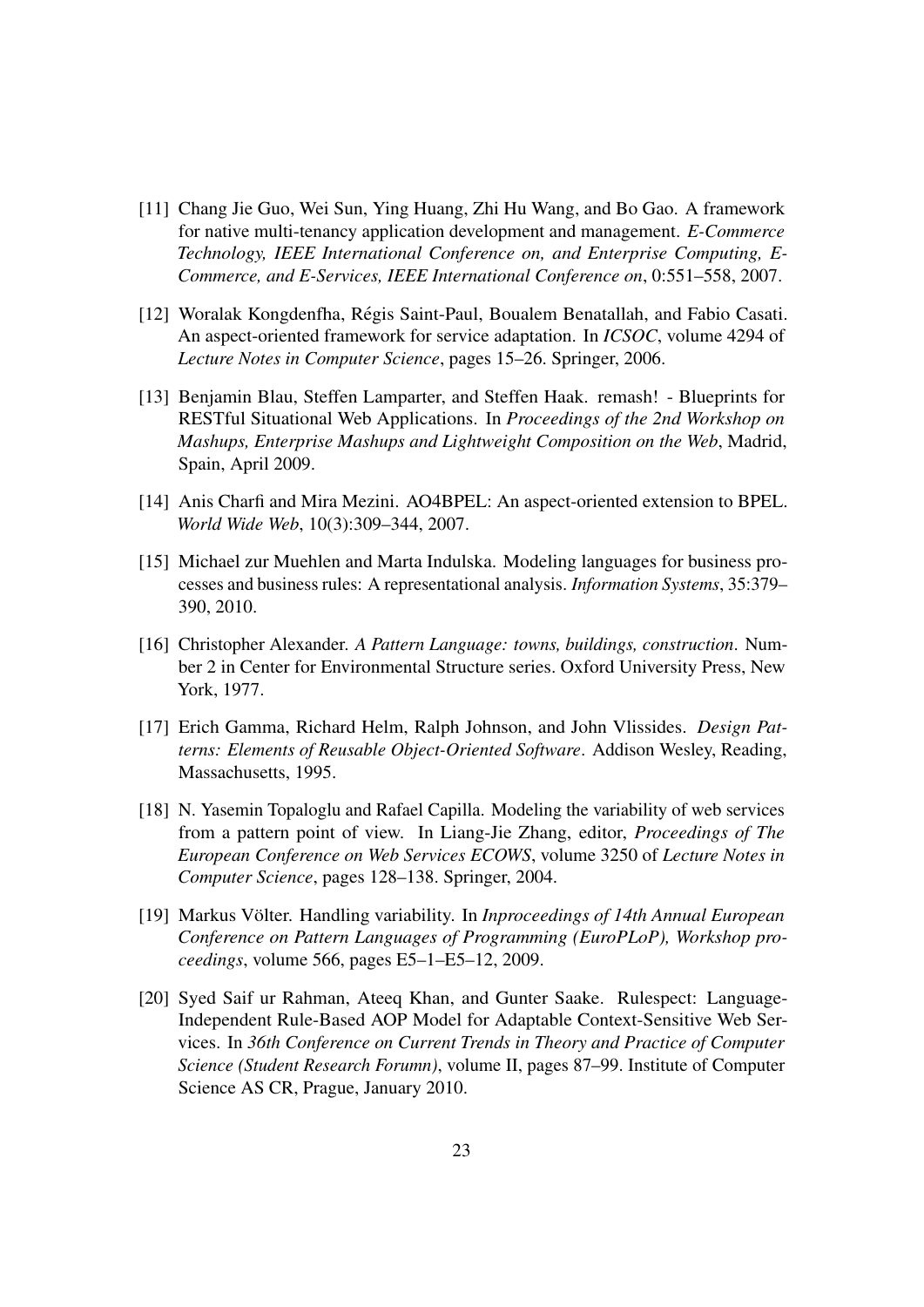- [21] Don Box, Erik Christensen, Francisco Curbera, et al. Web Services Addressing (WS-Addressing). Technical report, W3C, August 2004.
- [22] WS-Security Specification. URL: www.oasis-open.org/specs/index.php#wssv1.0, March 2004.
- [23] Frederick Chong and Gianpaolo Carraro. Architecture strategies for catching the long tail. http://msdn.microsoft.com/en-us/library/aa479069. aspx last accessed 02.08.2010, April 2006. Microsoft Corporation.
- [24] Domenico Bianculli and Carlo Ghezzi. Towards a methodology for lifelong validation of service compositions. In *Proceedings of the 2nd international workshop on Systems development in SOA environments*, SDSOA, pages 7–12, New York, NY, USA, 2008. ACM.
- [25] Holger Mügge, Tobias Rho, Daniel Speicher, Pascal Bihler, and Armin B. Cremers. Programming for Context-based Adaptability: Lessons learned about OOP, SOA, and AOP. In *KiVS 2007 - Kommunikation in Verteilten Systemen - 15. ITG/GI-Fachtagung*, 2007.
- [26] Ned Chapin. Research on maintenance characteristics of SOA systems. In *Proceedings of the 3rd International Workshop on a Research Agenda for Maintenance and Evolution of Service-Oriented Systems (MESOA)*. Software Engineering Institute, Carnegie Mellon University, September 2009.
- [27] Michael P. Papazoglou, Paolo Traverso, Schahram Dustdar, and Frank Leymann. Service-oriented computing. *Communications of the ACM*, 46:25–28, 2003.
- [28] Qi Yu, Xumin Liu, Athman Bouguettaya, and Brahim Medjahed. Deploying and managing web services: issues, solutions, and directions. *The VLDB Journal*, 17(3):537–572, 2006.
- [29] Hanafi Mughrabi. Applying SOA to an ecommerce system. http://www2.imm. dtu.dk/pubdb/p.php?5496 last accessed 05.05.2011, 2007. Master thesis.
- [30] SAP NetWeaver Process Integration. http://www.sdn.sap.com/irj/ sdn/nw-pi71lastaccessed15.03.2011. SAP.
- [31] Pankaj Gulhane, Rajeev Rastogi, Srinivasan H. Sengamedu, and Ashwin Tengli. Exploiting content redundancy for web information extraction. *Proc. VLDB Endow.*, 3:578–587, September 2010.
- [32] Michael P. Papazoglou and Benedikt Kratz. Web services technology in support of business transactions. *Service Oriented Computing and Applications*, 1(1):51–63, March 2007.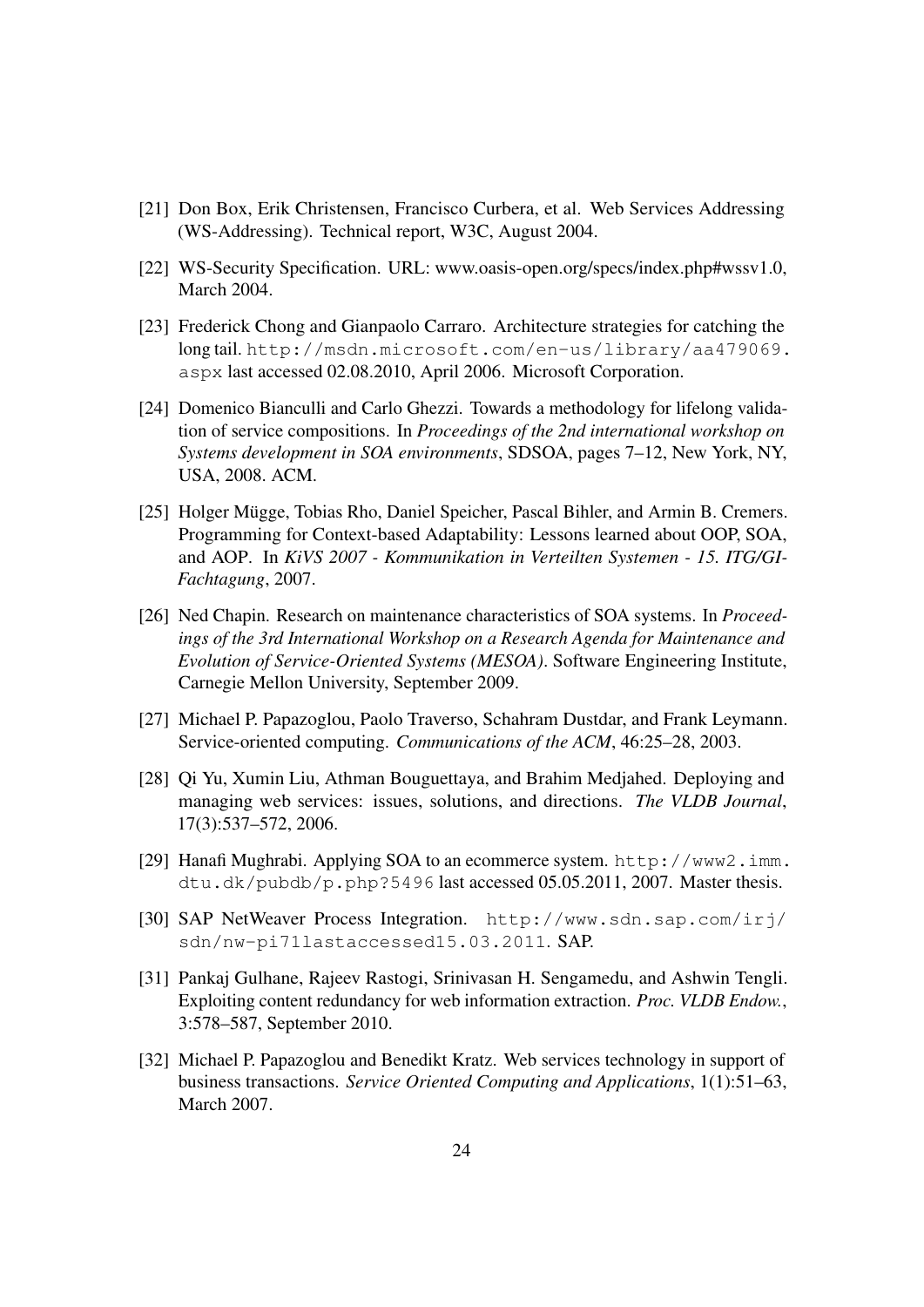- [33] Christoph Pohl, Andreas Rummler, et al. Survey of existing implementation techniques with respect to their support for the requirements identified in m3. 2, July 2007. AMPLE (Aspect-Oriented, Model-Driven, Product Line Engineering), Specific Targeted Research Project: IST- 33710.
- [34] Don Box and Anders Hejlsberg. LinQ: .NET language-integrated query. http: //msdn.microsoft.com/en-us/library/bb308959.aspx Last accessed 04.04.2011.
- [35] Amazon Elastic Computing Cloud (EC2). http://aws.amazon.com/ec2/ last accessed 03.02.2011. Amazon Inc.
- [36] Juanjuan Jiang, Anna Ruokonen, and Tarja Systa. Pattern-based variability management in web service development. In *ECOWS '05: Proceedings of the Third European Conference on Web Services*, page 83, Washington, DC, USA, 2005. IEEE Computer Society.
- [37] Oliver Moser, Florian Rosenberg, and Schahram Dustdar. Non-intrusive monitoring and service adaptation for WS-BPEL. In Jinpeng Huai, Robin Chen, Hsiao-Wuen Hon, Yunhao Liu, Wei-Ying Ma, Andrew Tomkins, and Xiaodong Zhang, editors, *WWW*, pages 815–824. ACM, 2008.
- [38] Abdelkarim Erradi, Piyush Maheshwari, and Vladimir Tosic. Policy-driven middleware for self-adaptation of web services compositions. In Maarten van Steen and Michi Henning, editors, *Middleware 2006*, volume 4290 of *Lecture Notes in Computer Science*, pages 62–80. Springer, 2006.
- [39] Bill Eidson, Jonathan Maron, Greg Pavlik, and Rajesh Raheja. SOA and the future of application development. In *Proceedings of the First International Workshop on Design of Service-Oriented Applications (WDSOA05)*, pages 1–8. IBM Research Division, IBM, November 2005.
- [40] Changhua Sun, Le He, Qingbo Wang, and Ruth Willenborg. Simplifying service deployment with virtual appliances. In *Proceedings IEEE International Confernce Services Computing SCC '08*, volume 2, pages 265–272, July 2008.
- [41] Hai Jin, Shadi Ibrahim, Tim Bell, Li Qi, Haijun Cao, Song Wu, and Xuanhua Shi. *Tools and Technologies for Building Clouds*, chapter 1, pages 3–20. Computer Communications and Networks. Springer, 2010.
- [42] David E. Williams and Juan R. Garcia. *Virtualization with Xen: including XenEnterprise, XenServer, and XenExpress*. Syngress Publishing, 2007.